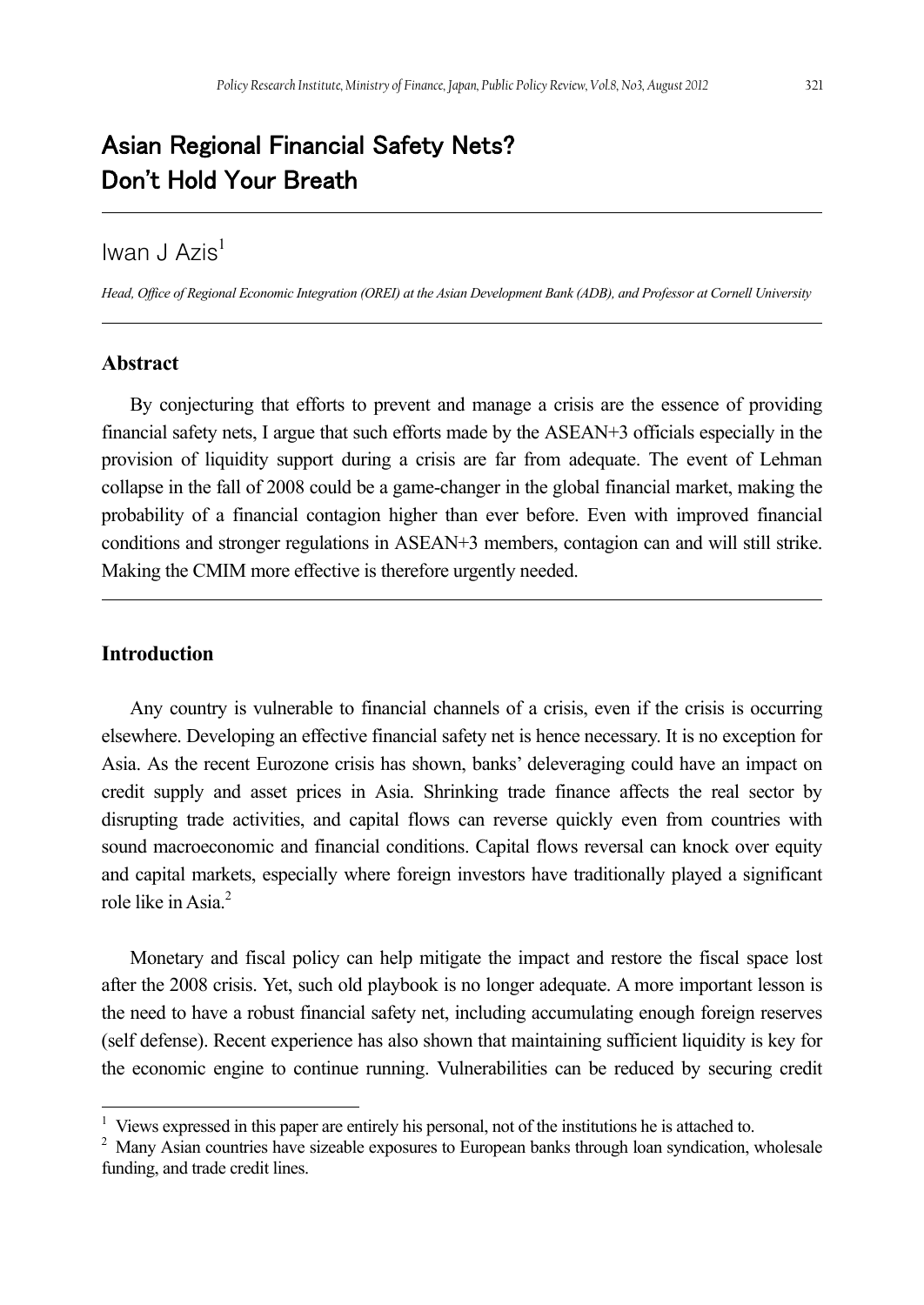lines, lengthening debt maturities, and securing currency swap.

But domestic safety net alone may not be sufficient, even for resilient Asia. If contagion effects are so severe, market may react indiscriminately. Many suggest that Asia is strong enough to weather the Eurozone crisis. Asia's house of card is unlikely to fall, so they say. But something unusual does not mean unlikely to happen. British novelist Wodehouse once remarked: "never confuse the unusual with the impossible." Witness the robust macroeconomic conditions prior to 1997 which failed to prevent the Asian Financial Crisis (AFC). In Europe, before 2008 no one had imagined that the Eurozone system will suffer like they do now. This is where the safety net provided by regional financial arrangement (RFA) will play an important role. To the extent that in an interconnected financial system the probability of spillover effects is high, and the global nature of most crises calls for coordinated policy response, the safety net provided by RFA can be complementary to domestic and global financial reform to respond to systemwide shocks.<sup>3</sup>

Using the case of RFA in ASEAN+3, I argue that the effectiveness of the region's RFA is so far limited. Its accomplishment is not as originally expected. This is despite the gradual progress and positive statements made by officials in various meetings. Much of the safety net remains provided by national resources. When domestic problems arise, this can put the region's financial sector at risk.

#### **Asia's Financial Arrangement and Safety Net**

The role of RFA is to provide crisis resolution (insurance-like) facilities that could be available on very short notice. By providing a swap line, for example, RFA can help overcome the temporary liquidity problem as well as to create confidence in the market. RFA can also have influence and capacity to catalyze private lending through agreed policy frameworks. Absent of RFA, central bank is the one who provides short-term liquidity. But central bank's capacity to do so is constrained by the size of foreign reserves it holds, and by the unintended consequences of its action.

Since the likelihood of crisis contagion and spillover effects of a unilateral domestic policy response can be large, and international financial institution such as the IMF has its own constraints, RFA emerges as an alternative. Through risk-pooling, RFA can also help address idiosyncratic shocks that hit an individual economy. Thus, RFA can play its part as a central pillar in providing the regional financial safety net.

 $3 \text{ For the relationship between regional financial arrangement and the IMF, see Eichengreen (2012).}$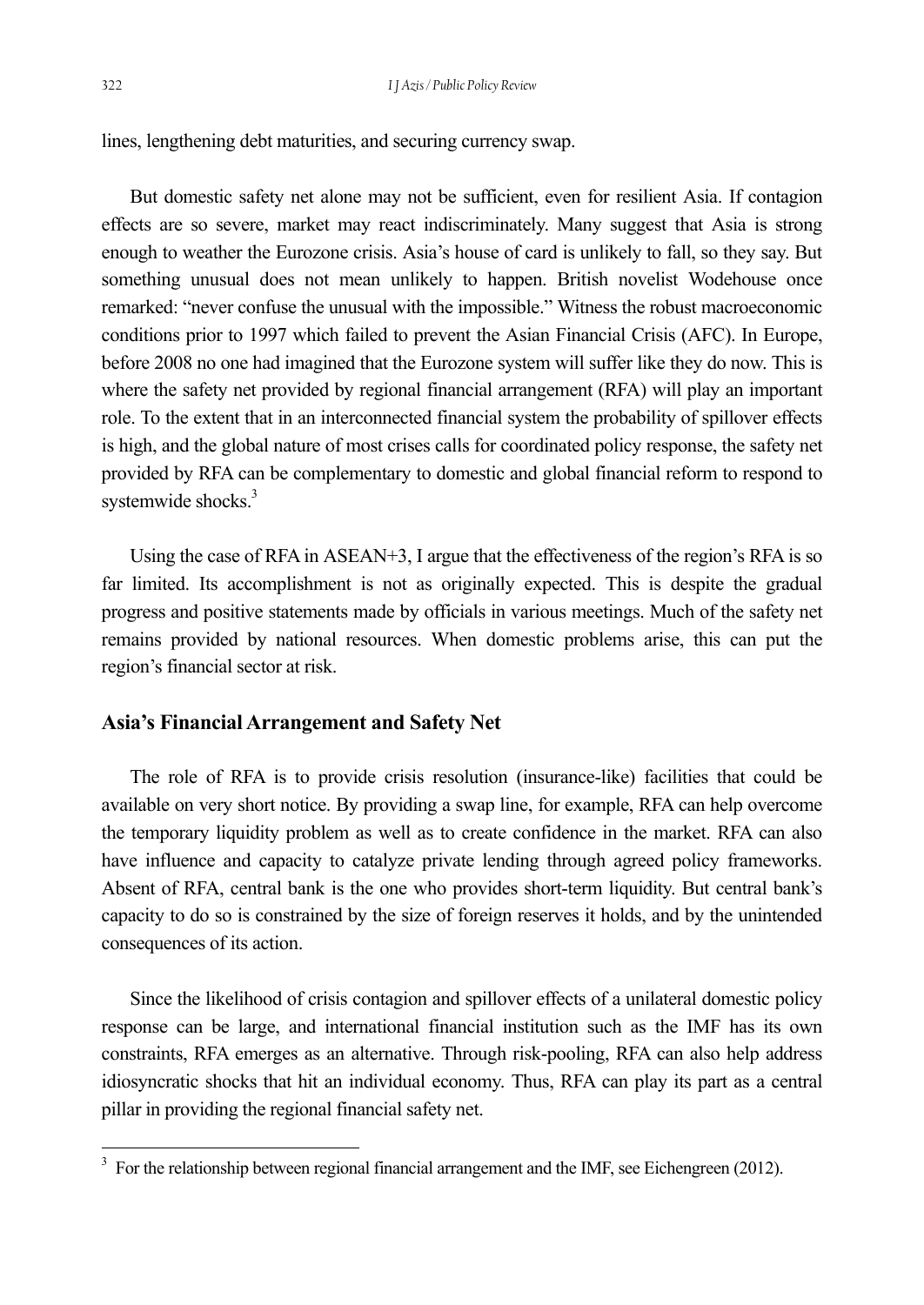But that is an ideal scenario. The truth is, RFA in Asia is far from that ideal. From Asian Bond Market Initiative (ABMI) and the Credit Guarantee Investment Facility (CGIF), to Chiang Mai Initiative Multilateralized (CMIM) and the recently established ASEAN+3 Macroeconomic Research Office (AMRO), the region's efforts to have a meaningful financial cooperation still need to go through long and winding roads.<sup>4</sup> Before elaborating on this issue, let me first discuss the background and progress of these regional institutions/initiatives.

## *ABMI and CGIF*

l

Based on the discussion in 2003, the objective of ABMI was to develop local currency bond markets in Asia in order to prevent recurrence of financial crisis by reducing double mismatches and recycling regional savings within the region.<sup>5</sup> There was a clear intention to do away with short-term borrowing in foreign currency, a widespread practice that led to the AFC in 1997.

The ABMI's first roadmap, set up in 2008, addressed issues related to supply, demand, regulation, and market infrastructure, for which four task forces were formed. One of the important outcomes of this was the establishment of CGIF in 2010. Another one was the launching of ABM Forum (ABMF), announced during the meeting in Tashkent, Uzbekistan in May 2010. The latter is meant to be a common platform to pursue standardization of market regulation and practices, believed to be an important factor for regional integration.<sup>6</sup> Other ideas, including the establishment of Regional Settlement Insititute (RSI) and the strengthening of the region's credit rating system, have not gone far.

In the 15th ASEAN+3 Finance Ministers and Central Bank Governors' Meeting on 3 May 2012 in Manila, authorities agreed to adopt New Roadmap+ and to set nine priorities, ranging from launching guarantee programs of Credit Guarantee and Investment Facility (CGIF), enhancing financial access to consumers and Small and Medium Enterprises (SMEs), to

<sup>&</sup>lt;sup>4</sup> Although the development of regional bond market through ABMI is more for crisis prevention, not part of regional financial safety net per-se, crisis prevention and crisis resolution are in practice closely linked. This fact also guided the ASEAN+3 finance ministers and central bank governors in May 2012 to combine CMIM with crisis prevention facility named "CMIM Precautionary Line" (CMIM-PL).

At the earlier stage, there were 4 working groups to discuss specific issues: New Securitized Debt Instruments (led by Thailand), Credit Guarantee and Investment Mechanism (Korea and PRC), Foreign Exchange Transactions and Settlement Issues (Malaysia), and Rating Systems and Dissemination (Singapore and Japan).

<sup>&</sup>lt;sup>6</sup> The ABMF activities began by, among others, comparing regulations and market practices in different countries in the region. It is expected that the assigned sub-group will produce comprehensive market guides to clear information gaps. The market guide will provide investors and other market participants a complete set of information and guide on key aspects of bond markets in the region.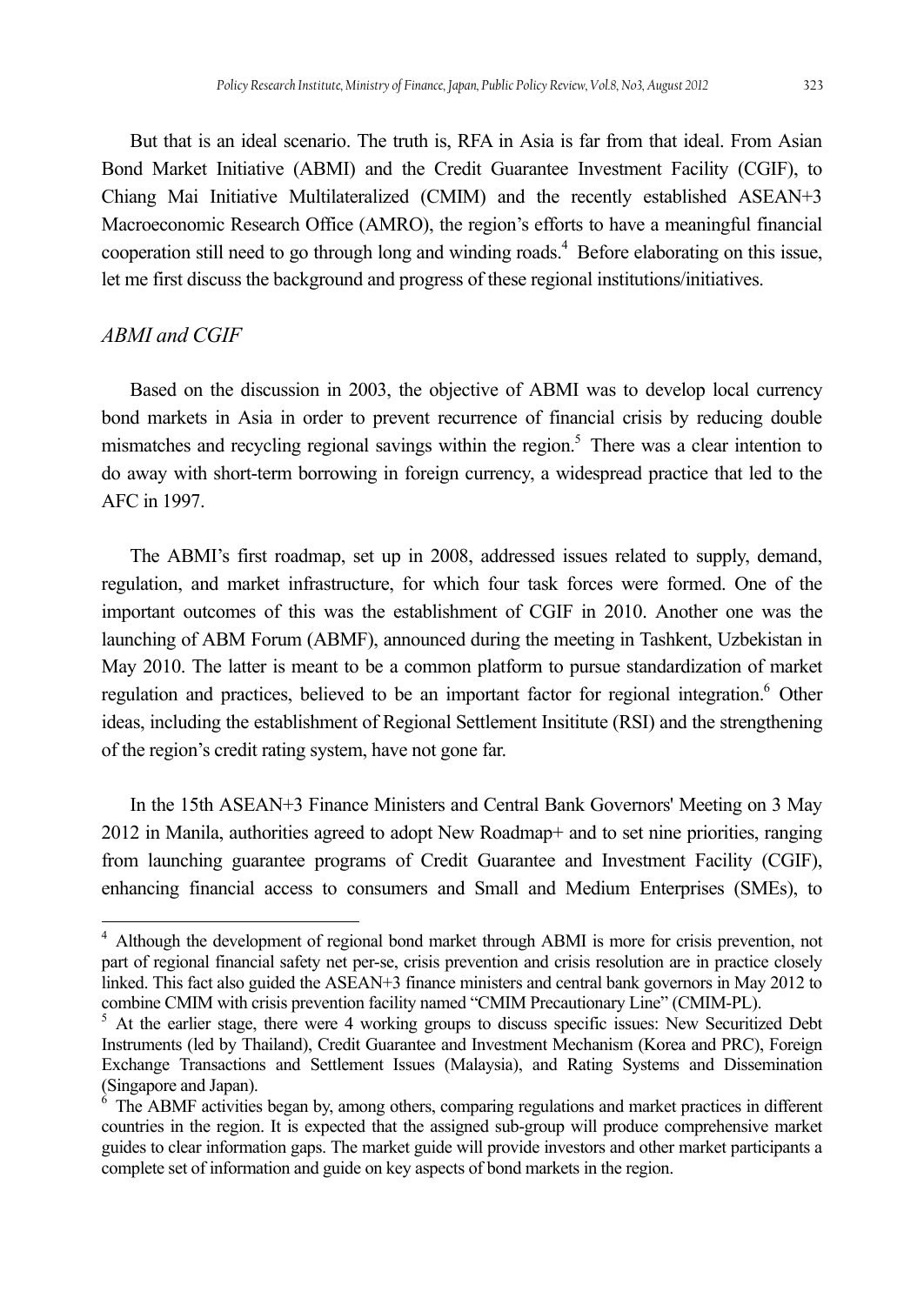strengthening the foundation for a regional credit rating system.

When the CGIF was established in May 2010, ASEAN+3 officials requested the Asian Development Bank (ADB) to help. For this purpose, the ADB set up a trust fund with an initial capital of US\$700 million (ADB contributed \$130 million as paid in capital). The main function of CGIF is to provide credit enhancement to allow the region's marginal issuers to issue local currency bonds and larger issuers to issue across national border by overcoming the sovereign credit ceiling.<sup>7</sup> While the CGIF could develop as an investment facility in the future, and the ABMF has published "ASEAN+3 Bond Market Guide," it remains to be seen how this will help strengthen the regional bond market to make it deeper and more efficient through greater cross-border bond issuance and investment in local currency.<sup>8</sup>

Many ABMI meetings have taken place, improvements have been made, and new ideas and proposals have been discussed. A decade after its inception, questions are raised about the effectiveness and the accomplishment of this initiative.

Since 2003, more countries have issued more bonds with lengthened maturity, not only for their financing need and fiscal stimulus during the crisis, but also for setting a benchmark yield curve for corporate bonds.<sup>9</sup> Yield curves tend to get flatter and shifting downward as authorities in the region soften the monetary policy in response to the likely impact of Eurozone crisis. Rules to facilitate bond issuance are issued, including for the issuance by revenue generating sectors such as local government and public utilities (e.g., in Indonesia, Philippines, Viet Nam, and the PRC), resulting in a growing number of participating issuers. Some countries, notably Thailand and Malaysia, allow foreigners to issue local currency bonds onshore and make the procedure easier for them. As a result, foreign ownership markedly increased.<sup>10</sup> It should be noted, however, that the recent inflows of foreign fund are largely due

 $^7$  The ADB listed in Tokyo Pro-Bond market as a pilot project. At the time of writing, over 95% of CGIF paid in capital has been remitted to the CGIF Trustee which has authorized the Treasury Department to manage for a fee of 10 basis points on behalf of CGIF. The CEO and CRO commenced their employment in October, 2011.

<sup>&</sup>lt;sup>8</sup> Aside from the CGIF, three possible areas are studied for future cooperation; i) infrastructure financing, ii) disaster risk insurance, and iii) using local currencies for the regional trade settlement. One of the sticking issues on infrastructure financing is whether to increase the resources for multilateral institutions to provide significantly larger lending for infrastructure, or to establish a new mechanism to channel resources for infrastructure development.

<sup>&</sup>lt;sup>9</sup> Many ASEAN+3 countries have developed a benchmark yield curve for corporate bonds over the past few years. They have also changed the tenor of benchmark bond issuance to match the market demand. For example, Thailand has changed the tenor of benchmark bond issuance from 7 to 10 years to 5 to 10 years, and has issued government bonds with 30 years maturity. Indonesia has also issued government bonds with a similar maturity.

<sup>&</sup>lt;sup>10</sup> Under its Medium-Term Note Program, the ADB has issued local currency denominated bonds in a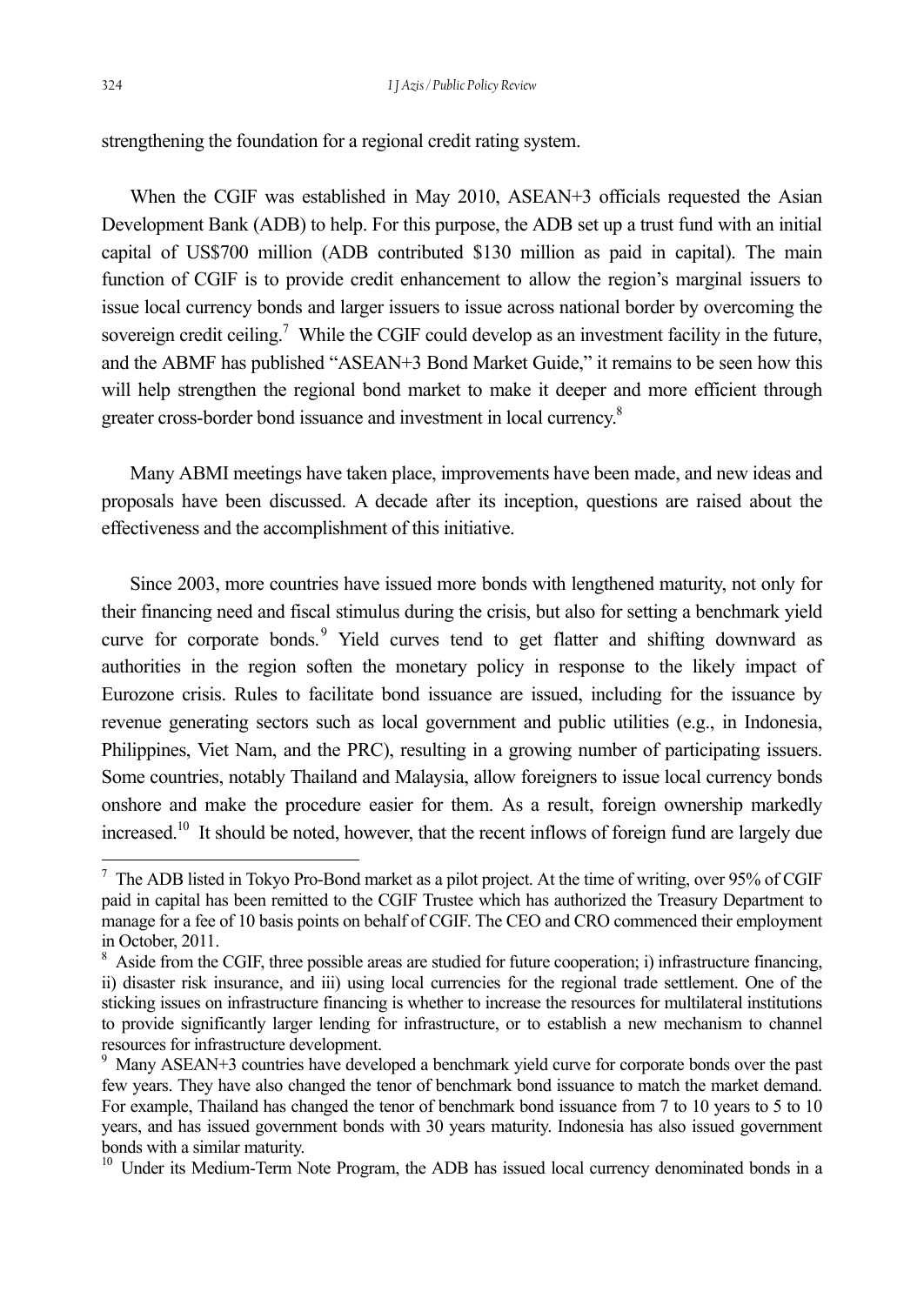to uncertainty in the global economy and increased market volatility, implying that Asia is seen as a "safe heaven" by most investors.

Corporate bond is also growing steadily, in some cases even faster than the growth of government bond.<sup>11</sup> In PRC, Korea, and Malaysia the corporate bond market have exceeded the BIS threshold for a "deep and liquid market" (US\$100 billion). To strengthen the role of SME and micro enterprises, some governments encourage the financing of these activities through bond issuance. Also, selected local governments in the PRC (Shanghai, Zhejiang, Jiangsu, and Guangdong province) are allowed to issue bonds up to the amount of CNY 25 billion divided equally into 3-year and 5-year tenor.

Some countries have also made improvements in the institutional arrangement by strengthening corporate governance and transparency in the listing and disclosures rules, and moving toward the adoption of international accounting and auditing standards. This is meant to attract more investors in order to raise market liquidity.

The quality of domestic rating agencies has presumably improved as they have been trained on the international best practice to harmonize the rating practices. Also important to note is the collaboration with the Association of Credit Rating Agencies in Asia (ACRAA). Improvements are made in the registration requirements to be in line with the adoption of ASEAN+ standards. Some countries are also considering to accept the IFRS and ISA for cross border offering, and to comply with IOSCO principles for securities regulations.

To enhance cross border bond transaction, efforts are made to harmonize the Asian Bond Standards by involving existing self-regulating organizations (SROs) in the region to ensure consistent adoption of standards and practices. Some countries also made attempts to improve insolvency laws to deal with issues like debt funding, debt recovery, secured transactions and insolvency processes. On the information and educational side, the Asian Bond Online (ABO), one of ABMI's products, has become the envy of other organizations as it provides

few ASEAN+3 countries using common disclosure standards and terms and conditions governed by a common law as steps towards to the harmonization of these standards. To date ADB has issued \$673.2 million under its Asian Currency Note (ACN) program in Hong Kong and Singapore. It is also worth to note that ASEAN+3 requested the ADB through OREI to review the progress made under the 2008 roadmap and agreed to adopt a New Roadmap+. Korea made a proposal to broaden the scope of ABMI to include other capital markets, and it was agreed that ABMI will only facilitate and not necessarily accelerate the establishment of RSI.

<sup>&</sup>lt;sup>11</sup> In some countries, government bond issuance has declined but that is due to intentional policy to reduce public debt (Indonesia is a notable example)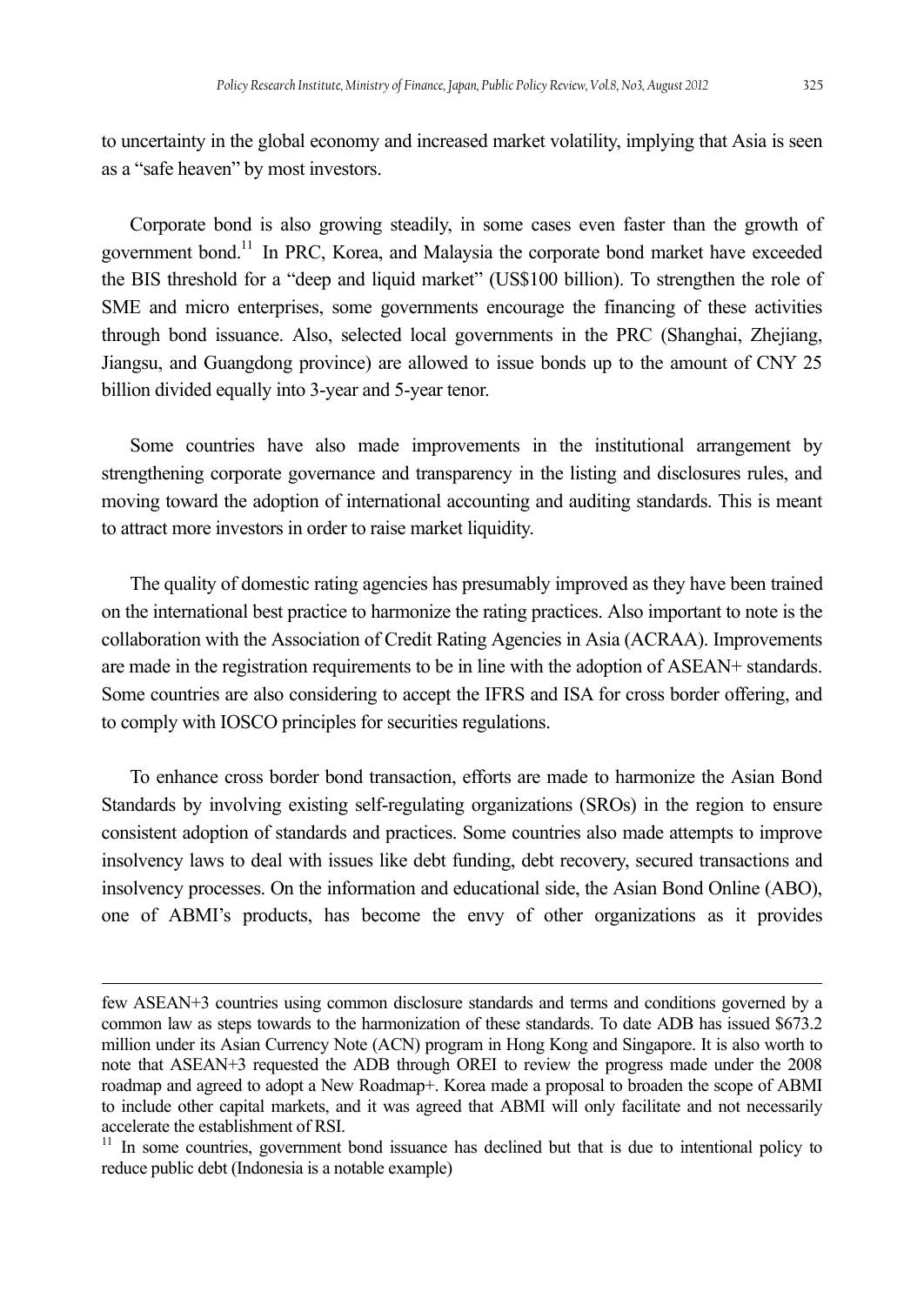comprehensive data and information on the development of Asian bond market.<sup>12</sup>

All in all, the quantity and quality of the market have improved. The question is, how much of these developments are due to the ABMI related activities? This is a strategically important question to ask, as it may suggest a reassessment of the whole concept of ABMI. But this is also a very difficult question to answer since methodologically one needs to disentangle the determinants of bonds market development, i.e., separating components that are independent of ABMI from those caused by the ABMI. The development of bond market in the region may have taken place anyway, with our without ABMI, since policy makers in each country fully realize the importance of it as an alternative source of long term financing.

A lot have been done in each country. New policies, rules and regulations have been issued, all of which have contributed to the development of local currency bond market, albeit not necessarily cross-region holding of bond. Measuring their impacts, let alone the indirect impacts, however, is a different matter. "With and without" approach is always preferable, but it is also more difficult to do than "before and after" approach.<sup>13</sup> Unless such an exercise is done, however, we will never be able to evaluate precisely the true impact of ABMI.

### *CMIM/AMRO*

Disappointed with the IMF-driven policy during the AFC, a number of countries initiated regional cooperation to deal with future crisis. The early proposal to set up an Asian Monetary Fund (AMF) was shelved because of the rejection by some countries, notably the US, who argued that Asia's capacity to provide resources for regional financial safety net in terms of both financial resources and capacity to do surveillance is limited. But they completely ignored the fact that financial resources and capacity can be built up and developed overtime. Many suspect the real reason for rejection was a fear of duplication and competition that could undermine the Fund's role and credibility.<sup>14</sup> The IMF subsequently introduced Supplementary

| $12$ The following table shows the number of hit on the ABO website during the last two years: |  |  |
|------------------------------------------------------------------------------------------------|--|--|

| Period | Total<br>Site hits | Total<br>Unique Visitors | Total<br><b>Visits</b> | Total<br>Pageviews | Total<br><b>ABM Hits</b> | Total<br><b>WDH Hits</b> |
|--------|--------------------|--------------------------|------------------------|--------------------|--------------------------|--------------------------|
| 2010   | 9.674.093          | 65.472                   | 528.971                | 1.879.713          | 208.237                  | 65.443                   |
| 2011   | 11.597.752         | 84.506                   | 627.179                | 2.294.895          | 212.713                  | 119.485                  |

For January-February 2012, the following is recorded: Hits/day : 32,174 (+2.85%); Unique Visitors :11,980 (+6.36%); Visits/day : 1,864 (+5.19%); Page views/Day: 5,822 (+3.41%).

 $14$  Following the rejection, a surveillance mechanism in the Asia-Pacific region was created in November 1997, subsequently named as the Manila Framework Group (MFG) that includes the United States,

<sup>&</sup>lt;sup>13</sup> Not less important is the question of distribution of benefits. No wonder some countries are aggressively pursuing the liberalization of regional bond market, and even trying to broaden the initiative by including all capital market instruments.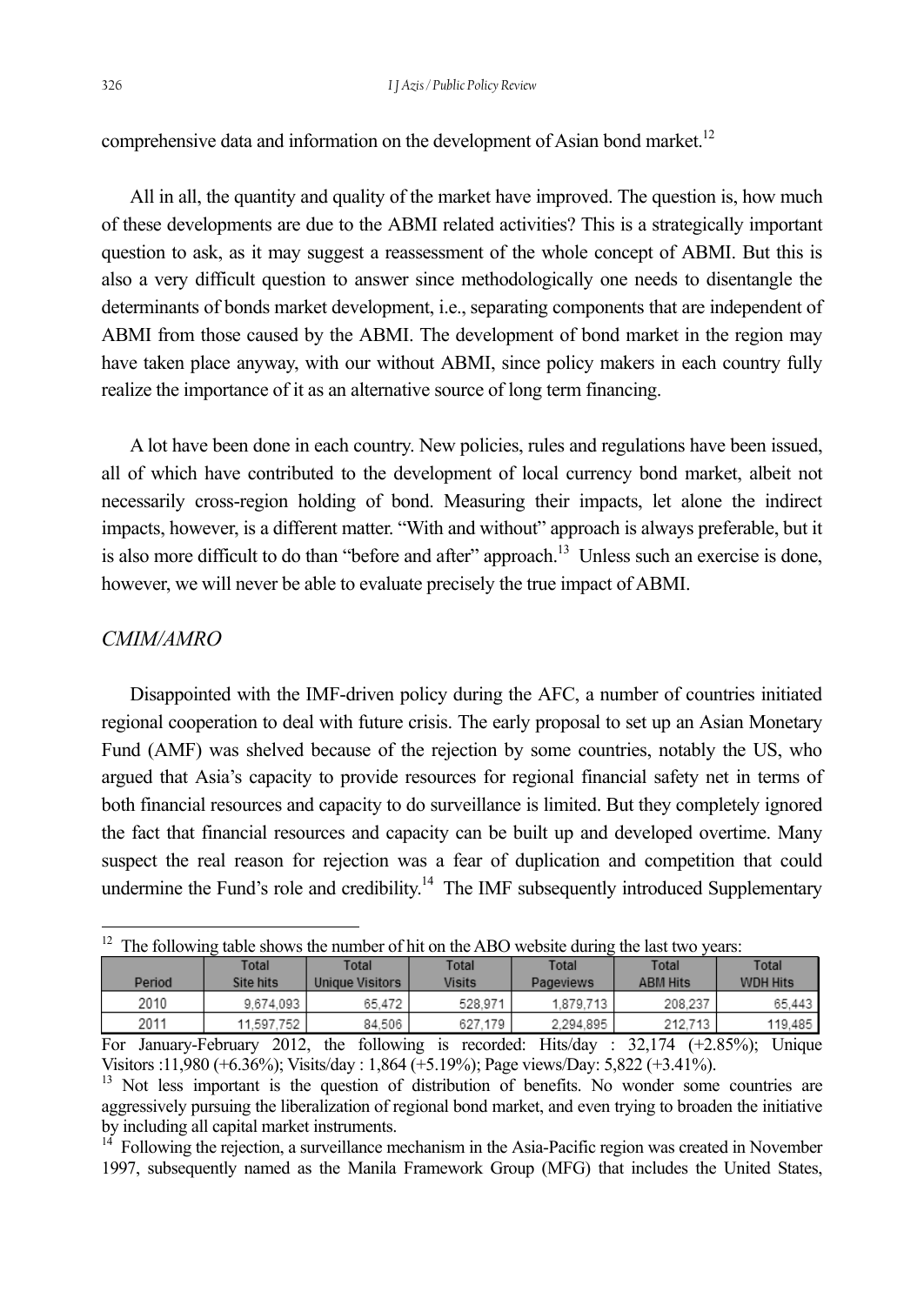Reserve Facility (SRF) and Contingent Credit Line (CCL) to strengthen its position as the lender of last resort. The counter-argument, however, points to the fact that the severity of the Asian crisis required fast and large amount of disbursement of liquidity support that put serious constraints on the IMF to act in a timely manner with sufficient financial resources.<sup>15</sup>

The episode did not stop some governments in the region to pursue further cooperation. Eventually the efforts led to the establishment of the Chiang Mai Initiative (CMI) in May 2000, which effectively expanded the swap arrangements among ASEAN countries to include Japan, PRC and Korea (hence the term ASEAN+3). Intended to focus on closer cooperation and RFA, the proposal stipulates the importance of regional surveillance and monitoring, particularly of capital flows, and the need to complete a network of Bilateral Swap Arrangements (BSA) that would provide liquidity support for member countries when needed.

Following intense discussions, Finance Ministers and Central Bank Governors of ASEAN+3 and the Monetary Authority of Hong Kong, China declared an expanded CMI, the Chiang Mai Initiative Multilateralization (CMIM), to be effective in March 2010. To deal with crisis prevention, they stressed the importance of enhancing market confidence, setting the committed amount of \$120 billion, and collaborating with the IMF on the surveillance work. More controversial was the decision to link the provision of facility with the IMF ("IMF-link"). Only 20 percent of CMIM borrowing quota can be taken without linking it to IMF programs, an inconsistent proposition with the *raison d'être* of CMIM. Given the short-term nature of the facility (90 days), and recognizing the fact that the effect of any attached conditionality will be much longer, to adopt the link makes very little sense. Inconsistency aside, insisting such arrangement where IMF stigma is still widespread suggests that no one actually expected the CMIM facility will ever been implemented. It was like merely for a "feeling good" purpose. Indeed, the sincerity of ASEAN+3 to provide regional financial safety net at the time was seriously questioned. Since the crisis prevention mechanism would apply only for member countries with strong policy track records, question was raised as to how the group will deal with those countries not be qualified for it.<sup>16</sup> But it was only the beginning, hence it should be

Australia, and New Zealand in addition to Asian economies. Its contribution, however, was very minimum if none at all. The second line of defense it arranged for Indonesia and Korea was neither ever detailed nor activated.

<sup>&</sup>lt;sup>15</sup> A case in point was the far too small supplementary support from the IMF to Thailand and Indonesia during the 1997 crisis. The disbursement of financial support was also not timely, because it was done in several tranches; see Azis, I.J (2009). Building on the this experience, the IMF initiated a reform of its lending toolkit after 2009 and introduced more tailored crisis prevention tools, including the *Precautionary and Liquidity Line* (PLL), designed to meet the liquidity needs of those with sound economic fundamentals and policies but have temporary BOP problem.<br><sup>16</sup> The different design of IMF's traditional Stand-By Arrangements (SBA) and that of the Flexible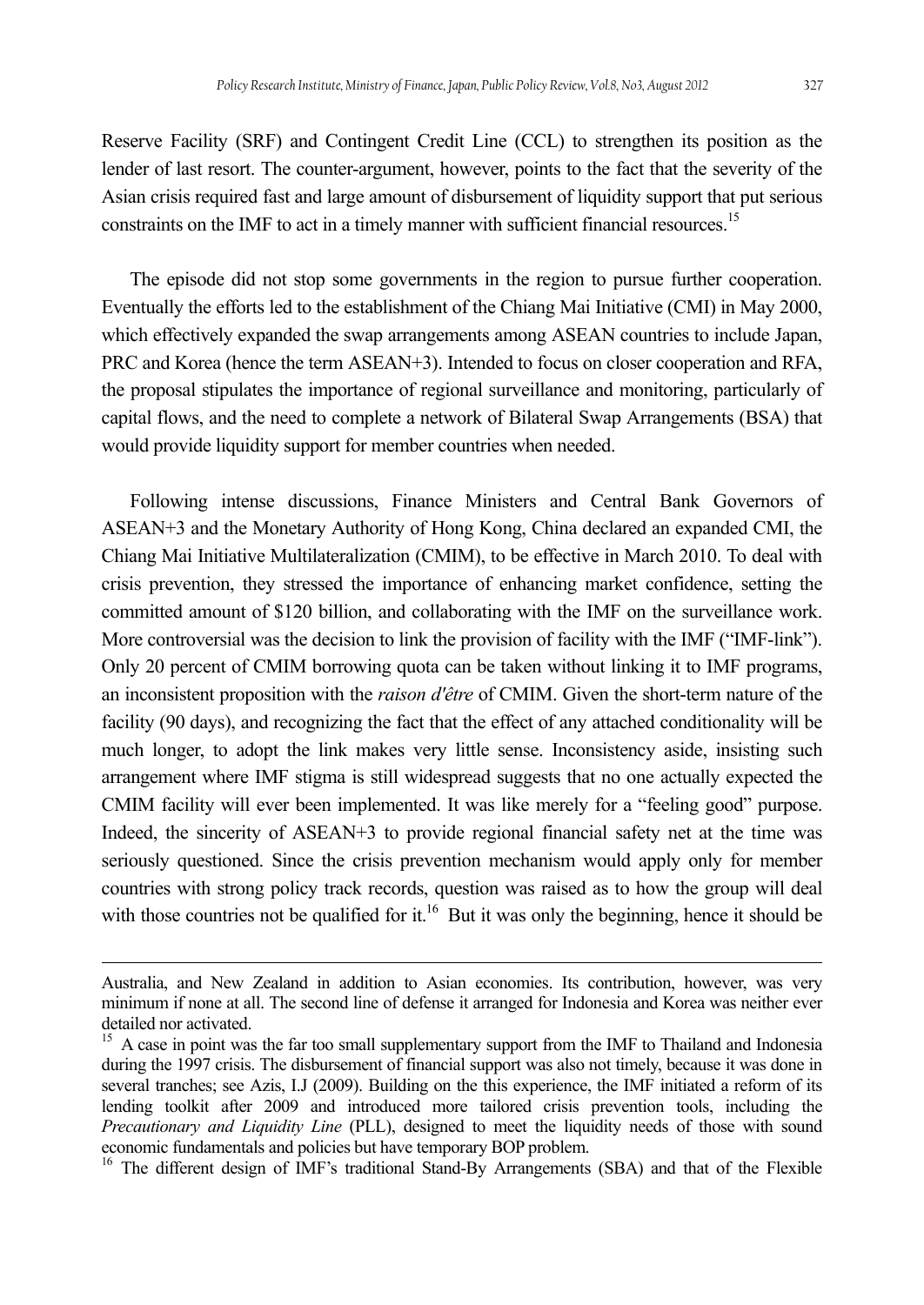l

seen as a good start.

To support the CMIM, on April 2010 officials agreed to establish an independent regional surveillance unit, *ASEAN+3 Macroeconomic Research Office* (AMRO). This marked the region's first step toward institutionalizing financial cooperation, an early form of Asian Monetary Fund. AMRO is expected to monitor macroeconomic and financial conditions, detect emerging vulnerabilities, and support the CMIM decision-making. For it to play a pivotal role, however, it has to be credible, competent, and independent in conducting the surveillance analysis.<sup>17</sup>

During the 15<sup>th</sup> ASEAN+3 Finance Ministers and Central Bank Governors' Meeting in Manila, officials agreed to double CMIM resources to US\$240 billion and increase the IMF de-linked portion to 30 percent with a view to raise it to 40 percent in 2014 when conditions warrant. They also agreed to lengthen the maturity of both the IMF-linked and IMF-delinked portion, i.e., from 90 days to 1 year, and from 90 days to 6 months, respectively. Similarly, the supporting period was lengthened from 2 years to 3 years, and from 1 year to 2 years, respectively. Obviously it is a progress, but doubts about the effectiveness of CMIM remain especially with regards to the IMF-link. Reducing the link from 80 to 70 percent does not remove the inconsistency.18

It is interesting to note in this context the difference between the IMF-link in Europe and that in CMIM. In the eurozone rescue, the  $E110$  billion pledged in the first bailout package (spread over three years) was financed two-thirds by the EU and one-third by the IMF. At the request of European officials, the Fund spearheaded the negotiation (outsourced), but the conditionality was jointly decided by the EU and the IMF, with the EU having most of the role-playing. This is the opposite with the IMF-link in CMIM. To the extent that the IMF has long experience and expertise in surveillance, aside from the inaccuracy of diagnosis and suitability of the conditionality, the European modality makes more sense. For ASEAN+3, where funding is not a major constraint given the region's excess saving, it should be more appropriate to link with the IMF on the surveillance work rather than on the funding.

Credit Line (FCL) was highlighted at the time, where the latter has the potential to overcome problems related to the IMF stigma. Officials were also contemplating the idea to complement the IMF's FCL and the Precautionary Credit Line (PCL).

<sup>&</sup>lt;sup>17</sup> At the time of writing, AMRO has three surveillance teams, each of which comprises one senior and three economists. The fourth team is to be set up in 2012. Until then AMRO will have 4 senior economists and 12 economists, and about 10 other staff.

<sup>&</sup>lt;sup>18</sup> To strengthen the CMIM, finance ministers and central bank governors also agreed to introduce crisis prevention facility named "CMIM Precautionary Line" (CMIM-PL).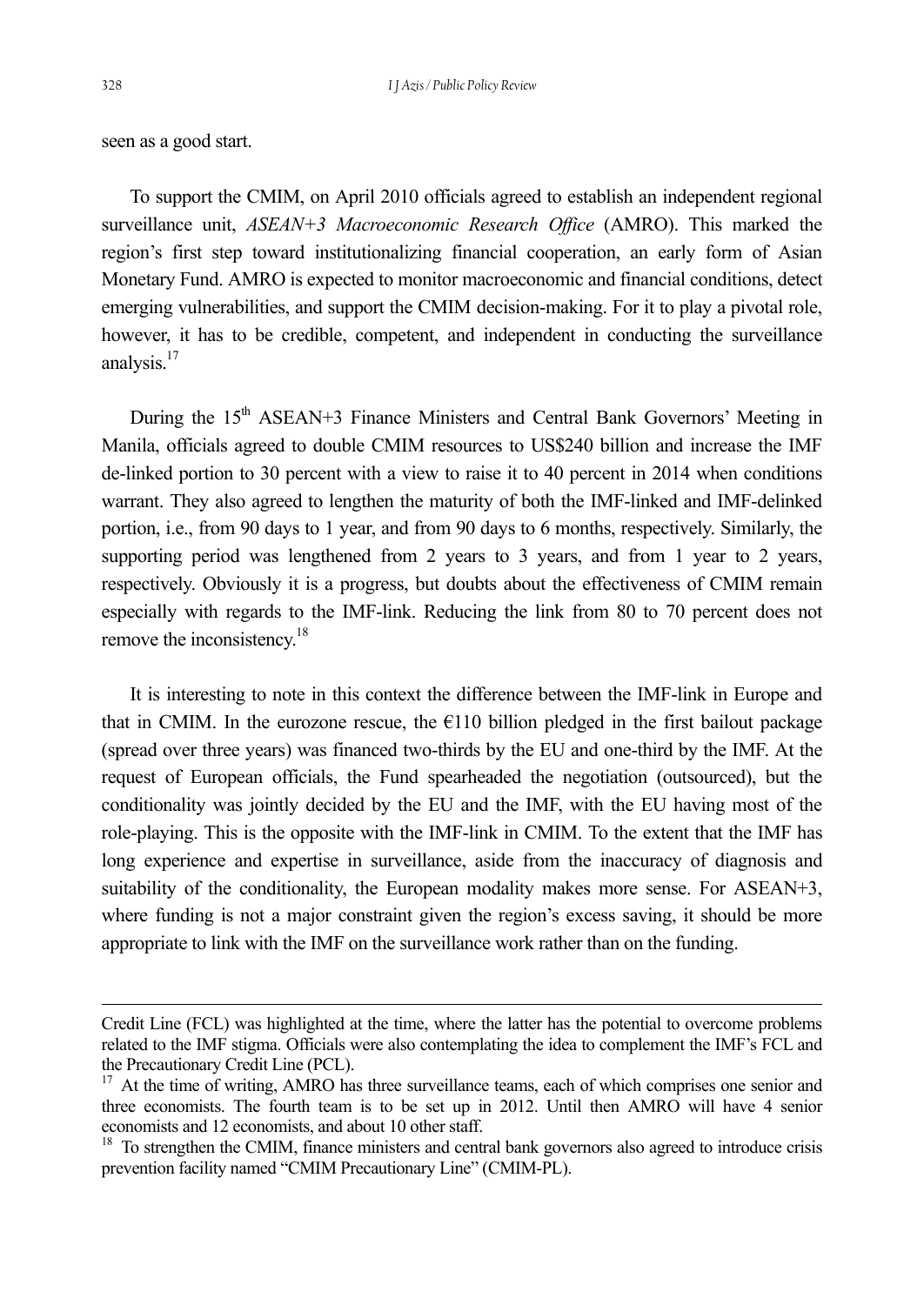To evaluate the effectiveness of CMIM is not easy because the facility has never been activated. The pledged amount of US\$240 billion does not promise to provide anywhere near sufficient resources to stave off a  $21<sup>st</sup>$  century financial crisis. It was only around 5 percent of the reserves held by ASEAN+3 countries. Some argued that the facility was actually designed for ASEAN countries, not the "+3." This is clearly inconsistent with the whole concept of RFA. Was the facility in the Eurozone area intended only for the periphery countries? Will Spain and Italy have no chance to benefit from it even if their situations warrant? There is no such thing like "optimal" size of committed amount, what matters is market perception. Any amount able to deter market from shorting a currency would be suitable. But US\$\$240 billion does not seem calculated based on this rationale, rather based on the IMF funding related to the 70 percent IMF-link. With this persistent inconsistency, I have a serious doubt that CMIM facility is "ready" for activation and that it is enough to make a real alternative in times of need for liquidity support.

That the utilization of CMIM facility depends on independent and credible surveillance work, which in turn depends on the quality of shared information, is everyone's knowledge. So far, the information-sharing is done through the Economic Review and Policy Dialogue (ERPD), the effectiveness of which is questionable at best, especially for CMIM purposes. Ideally, CMIM should be able to rely on its own assessments when making decisions about the amount to lend and the required conditionality associated with it.

Another challenge is on the procedural matter. Too many lessons have been learned that the mechanisms of liquidity support need to be rapid to make it effective. Yet, delays in activation due to institutional and procedural constraints always happen. All these suggest that a careful preparation needs to be made. It is also unclear if a detailed procedural system has been in place for a member country to follow. What information to prepare, what steps to take before contacting CMIM authority, and whom and what number to call, if, let's say, one country is requesting to use the facility next week due to contagion effect of the eurozone crisis.

Given the current global economic condition, all eyes are looking at Asia, including how the region cooperates. Being an Asian RFA, the CMIM has now become the center of attention to judge how serious Asia is in providing regional financial safety net. Many will also watch the progress of AMRO's activities. As financial crisis is increasingly more global than regional, where contagion and spillovers go beyond regional boundary, combining domestic safety net with regional and global safety net is necessary, and this means the relationship between RFA and the IMF also becomes more important. While RFA has all the desirable promised features for financial safety net, the IMF is in a better position to examine the implications on Asia of policy response to a crisis occurring elsewhere, as well as to analyze the global implications of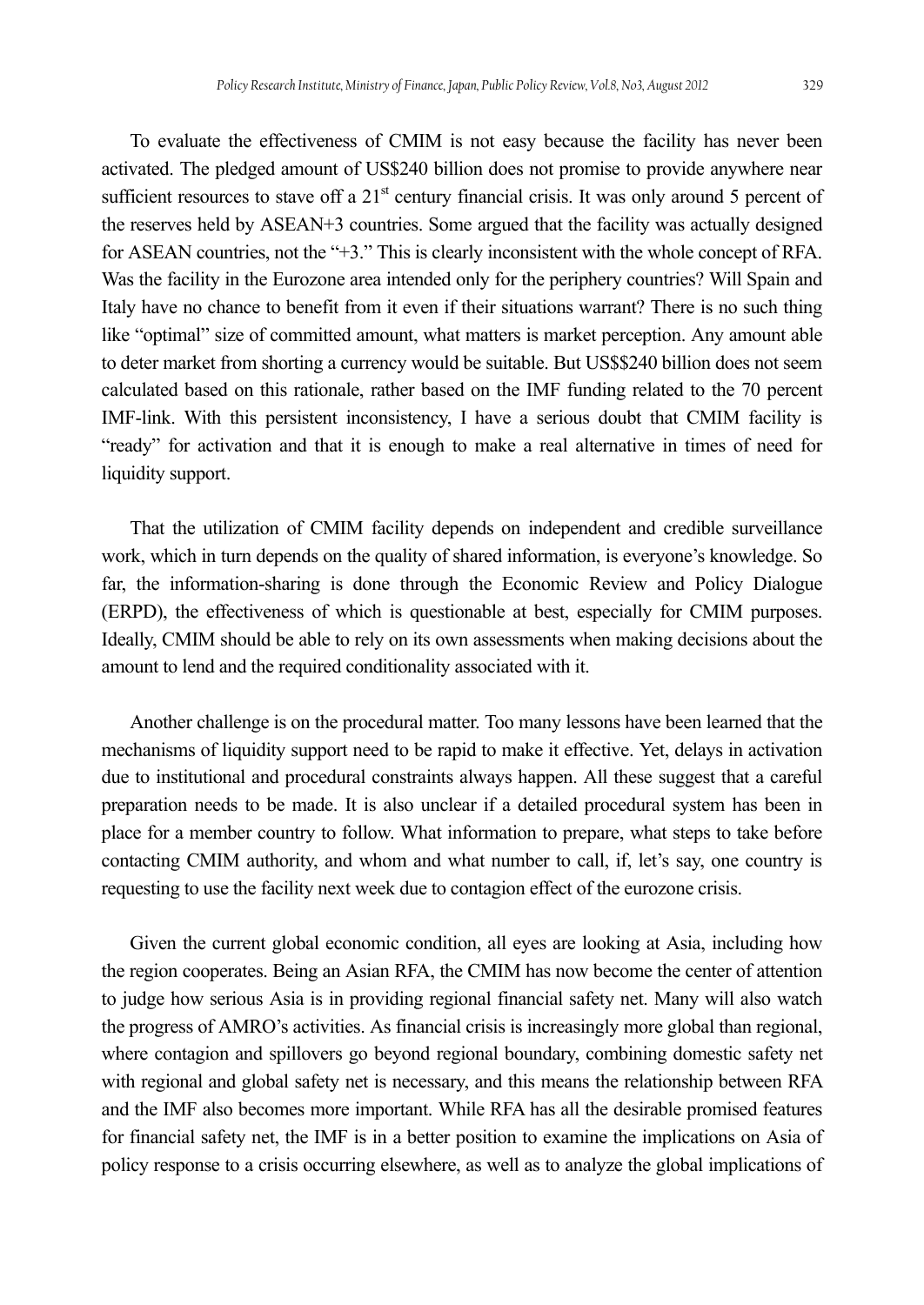policy decisions taken in Asia by using its Financial Sector Assessment Program (FSAP).<sup>19</sup>

The discussion above shows that RFA in Asia is still far from expected. The effectiveness of each institution and initiative remains limited, implying that given an idiosyncratic shock the region still cannot rely on its RFA. Financial safety net will continue to be supported mostly by countries' own resources, including their ample foreign reserves. Under such circumstances, mitigating risks caused by a crisis remains limited, forcing authorities to go through a difficult balancing act: developing financial market infrastructure and expanding products on the one hand, and maintaining stability in the midst of global economic uncertainty and market volatility on the other. This is the reason why deregulations in financial market have been increasingly "matched" by rules and regulations that will limit some financial transactions.<sup>20</sup>

This does not necessarily mean that Asia's financial sector is currently vulnerable. Thanks to the lessons of 1997 AFC, financial sector in most countries are relatively sound and resilient, enabling them to weather the impact of the shock caused by the Lehman collapse and the Eurozone crisis. Ironically, this may have been one of the reasons why efforts to strengthen the RFA have not been high in priority.

#### **Financial Integration**

l

Financial integration is often associated with openness. Despite the promised risk sharing and other benefits of it, financial integration can cause greater volatility and vulnerability (Azis, 2011). Some argued that the volatility caused by integration is only up to a certain threshold, implying that the benefits of financial integration in terms of risk sharing and consumption smoothing can be expected beyond such threshold (Kose, Prasad, Terrones, 2003). In reality, however, risk sharing following integration is often limited. Doubts are therefore raised regarding the usefulness of financial integration.

But a more integrated financial market can also serve as safety net that will strengthen

<sup>&</sup>lt;sup>19</sup> FSAM was launched in 1999 in response to the AFC. It is meant to help national authorities to identify financial sector vulnerabilities and to design long term policies and reforms in order to prevent future crises. Ironically, non-Asian members are more enthusiastic than Asian members about it. Questions about its effectiveness have been raised especially in light of FSAP assessment prior to the Lehman collapse and the Eurozone crisis. Nonetheless, G20 leaders made participation in FSAP mandatory (every 5 years) for jurisdictions with financial sectors deemed "systematically important." 20 For example, the Bangko Sentral ng Pilipinas (BSP) issued a memorandum last year requiring

investments of banks in offshore issuance of peso-denominated government securities transacted and settled in foreign currency to be recorded as a foreign currency-denominated asset. To minimize unsafe banking practices, BSP also requires banks performing as underwiter of equity securities to undertake the function through a separate department.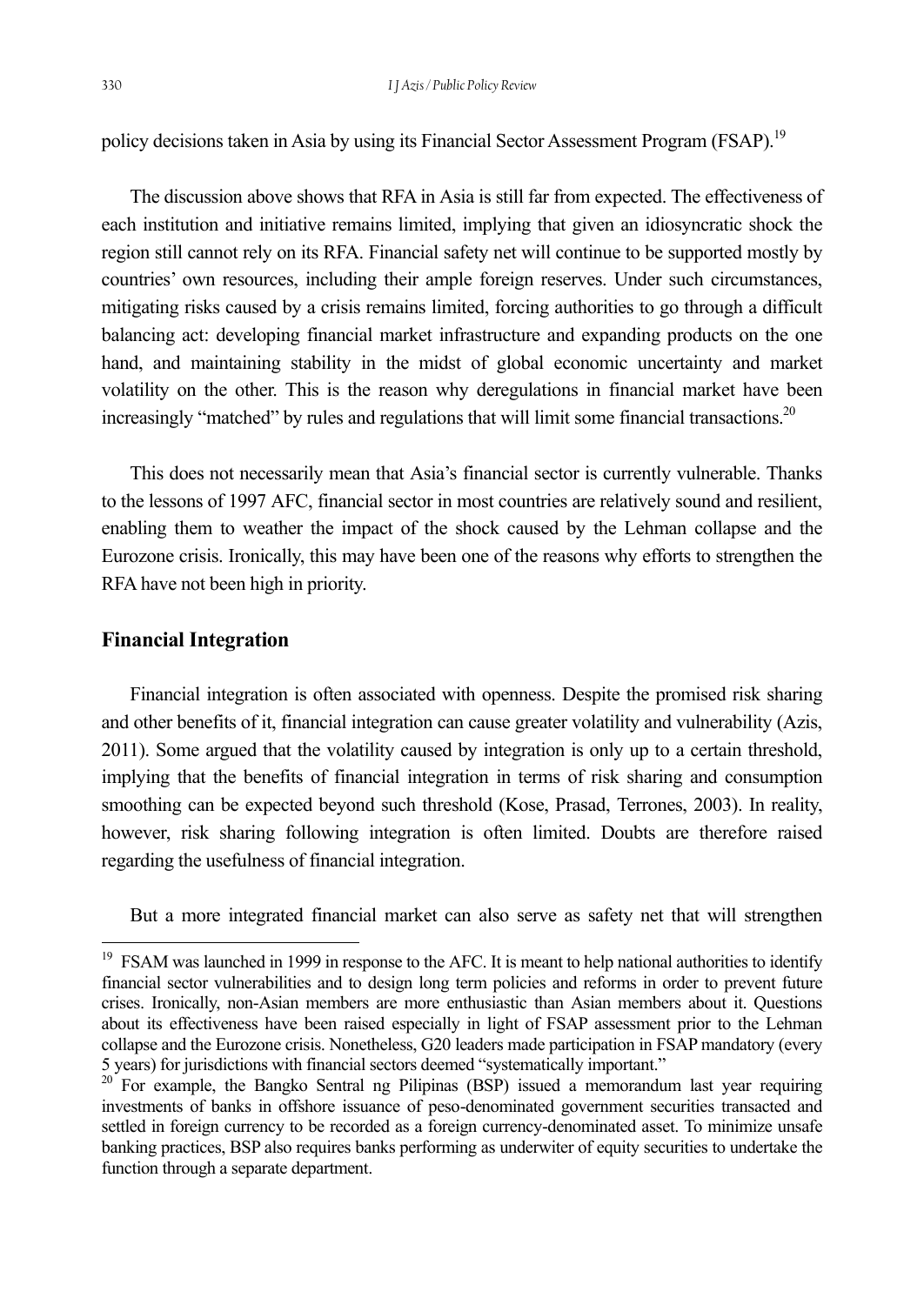financial stability.21 For that to happen, however, financial market integration should be guided by greater exchange-rate flexibility, freer capital mobility, and transparent rules and regulations. Fair competition on reciprocity that allows private sector to adjust given any changes is also needed.

Asia's financial sector has been growing steadily and more resilient than before. But judged by the volume of cross border holding of asset it is still far from integrated, lagging behind trade integration.<sup>22</sup> Indeed, Asian economies have closer financial linkages with industrial countries than among themselves, although the trend measured by either asset-return correlation or cross border financial holding has changed since the Great Recession in 2008.

The size of cross-border holding bond in Asia in 2010 is only less than 8 percent (US\$233 billion), increased from 4.2 in 2001, of which short-term debt account for a larger share than the long-term ones. The lack of regional bias is clearest in the case of Japanese investors, who invested only 1.1 percent of their total debt portfolio investment in Asia, while Korean investors about 8.8 percent, down from 21 percent in 2001 (see Table 1).

| Investment from:                     |                    |                      |             |           |                       |          |                |           |          |            | end-2010             |                  |                              |
|--------------------------------------|--------------------|----------------------|-------------|-----------|-----------------------|----------|----------------|-----------|----------|------------|----------------------|------------------|------------------------------|
|                                      |                    |                      |             |           |                       |          |                |           |          |            |                      |                  |                              |
| Investment in:                       | Hong Kong<br>China | India                | Indonesia   | Japan     | Korea.<br>Republic of | Malausia | Philippines    | Singapore | Thailand | Total Asia | <b>United States</b> | EU <sub>15</sub> | Total value of<br>investment |
|                                      | 45,875             |                      | 106         | 494       | 167                   | 9        |                | 1.970     |          | 48,622     | 1,602                | 6,332            | 58,647                       |
| China, P.R.                          |                    | $\mathbf{u}$         |             |           |                       |          |                |           |          |            |                      |                  |                              |
| Hong Kong, China                     |                    | $\cdots$             | 144         | 1,484     | 405                   | 234      | 217            | 6.440     | 419      | 9.341      | 2,297                | 8.023            | 22,380                       |
| India                                | 9.131              | m.                   | 10          | 1,057     | 94                    | 235      | ×.             | 10,570    | 446      | 21,542     | 5,009                | 17,665           | 58,988                       |
| Indonesia                            | 376                |                      | $\sim$      | 2,649     | 74                    | 253      | 697            | 12,637    | 43       | 16,730     | 9,622                | 14.191           | 42,294                       |
| Japan                                | 18,332             | $\ddot{\phantom{1}}$ | 14          |           | 1,220                 | 65       | 62             | 10,650    | 73       | 30,419     | 52,700               | 194,567          | 534,465                      |
| Korea, Republic of                   | 18,383             | m.                   | 115         | 12,200    | m.                    | 2,427    | ×.             | 17,543    | 11,412   | 62,079     | 25,772               | 48,240           | 147,925                      |
| Malaysia                             | 5,555              | m.                   | 49          | 2,774     | 186                   | $\sim$   | 21             | 8.264     | 133      | 16,982     | 11,940               | 21,185           | 51,409                       |
| Philippines                          | 1,161              |                      |             | 2,937     | 219                   | 512      | $\overline{a}$ | 2,769     | 46       | 7,646      | 7,506                | 7,177            | 26,656                       |
| Singapore                            | 5,308              | 7                    | 721         | 4,998     | 149                   | 1991     | 138            | m.        | 176      | 13,488     | 7,552                | 11,199           | 40,438                       |
| Taipei, China                        | 1,664              | m.                   | 5           | 25        | 17                    | $\sim$   | u.             | 4,283     | $\cdots$ | 5,996      | 377                  | 6,676            | 13,226                       |
| Thailand                             | 729                | $\cdots$             | $\tilde{c}$ | 886       | 83                    | 165      |                | 3,146     |          | 5,010      | 2,035                | 4.810            | 12,860                       |
| Vietnam                              | 290                | $\cdots$             |             | 38        | 22                    | $\cdots$ | $\sim$         | 113       |          | 464        | 674                  | 2,009            | 3,168                        |
| Total Asia (A)                       | 106,805            | 12                   | 1,167       | 29,542    | 2,635                 | 5,890    | 1,135          | 78,384    | 12,750   | 238,320    | 127,086              | 342,076          | 1,012,457                    |
| <b>Total value of investment (B)</b> | 344,854            | 527                  | 5,549       | 2,667,349 | 29,990                | 10,843   | 5,843          | 204,636   | 17,942   | 3,287,533  | 2,091,098            | 12,403,303       | 24,827,387                   |
| Ratio of A to B                      | 31.0               | $\cdots$             | 21.0        | 11        | 8.8                   | 54.3     | 19.4           | 38.3      | 71.1     | 7.2        | 6.1                  | 2.8              | 4.1                          |
|                                      |                    |                      |             |           |                       |          |                |           |          |            |                      |                  |                              |
| <b>United States</b>                 | 72,199             | 175                  | 246         | 868,676   | 12,760                | 1047     | 1,804          | 35,895    | 1,604    | 994,407    | --                   | 1,928,954        | 5,968,406                    |
| EU <sub>15</sub>                     | 93.912             | 302                  | 1468        | 874,774   | 7.871                 | 1,182    | 1,144          | 58.852    | 1055     | 1,040,560  | 923,866              | 8,109,088        | 12,454,422                   |

Table 1 Asia Cross Border Debt Securities Investments (in million USD)

Source: Author's calculation based on data from IMF, Coordinated Portfolio Investments Survey

Notes: The data are derived from the creditor side for both assets and liabilities

-- Indicates a zero value or a value less than US\$ 500,000 ... Indicates an unavailable datum

[p] Indicates preliminary data

l

[c] Indicates that a non-zero datum was not disclosed for reasons of confidentiality

<sup>&</sup>lt;sup>21</sup> In a recent speech in Tokyo, Bank of Korea Governor Kim Choong Soo remarked: "If better integrated Asian markets can produce more safe assets of our own, offer greater risk hedging, and help to reduce financial mismatches, the financial stability gains to us could be quite large."

 $22$  In the context of ABMI, the cross border bond issuance between Korea and Japan was discussed for the first time in 2004.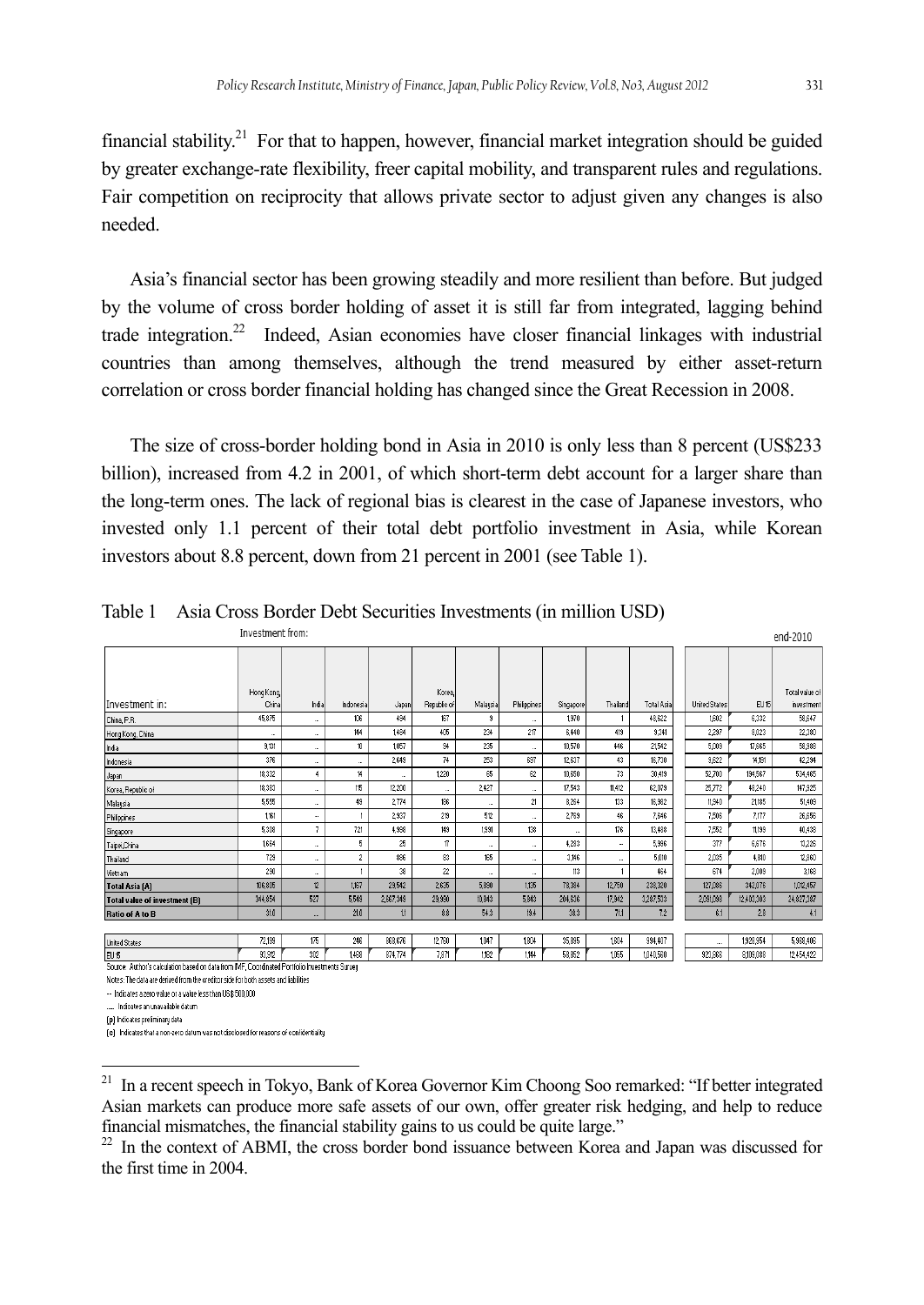By end of 2010, investors from Thailand are the most regional bias with respect to debt investment. Their exposure in Asia is roughly 71.1 percent, mostly in Korea. Malaysia is ranked the second, 54.3 percent, also mostly in Korea. Meanwhile, although as a share of their total investment US and EU15 investors' exposure in Asian debt market in 2010 is small, less than their equity investment (the majority of this is in Japan), the size of their total investment in Asia far exceeded that of regional investors. The EU15's exposure alone (US\$342 billion) was not only larger than that of the US (US\$ 127 billion), but it also exceeded the intra-Asian investment (US\$233 billion). This has raised concern among Asian policy makers during the Eurozone crisis.

Broken down into short-term and long-term, most cross border debt within the region is long-term with a total intra-Asian value of US\$150 billion in 2010, where Hong Kong, China (US\$15 billion), Japan (US\$13 billion) and Singapore (US\$10 billion) markets dominate. In the case of short-term debt, where total intra-Asian value amounts to US\$45 billion, Singapore and Thailand's investments in Korea take the lead (US\$3.8 and US\$3.5 billion, respectively).

The cross border holding of equity is higher than in the case of bond, but even that is still less than what US investors invested in Asia. During 2001-2010, the size increased from 10.6 to 23.6 percent, or US\$38 to US\$373 billion. By the end of 2010, the exposure of US and EU15 investors in the Asian equity market reached more than US\$1.1 and US\$0.8 trillion, respectively. EU-15 invested around 12.1 percent by end of 2010 (Table 2). Among investors in Asia, those in Indonesia, Singapore, Malaysia and Korea are the most regional-bias, although with the exception of Singapore the cross-border investment has been concentrated in only few countries; i.e., Indonesia-India, Malaysia-Singapore-Hong Kong, China, and Korea-PRC-Hong Kong, China. A significant increase of investment by regional investors has taken place in India, jumping from a quarter of a billion to almost US\$28 billion. Singaporean investors have been particularly attracted to the Indian market. More recently, Indonesian investors also follow suit.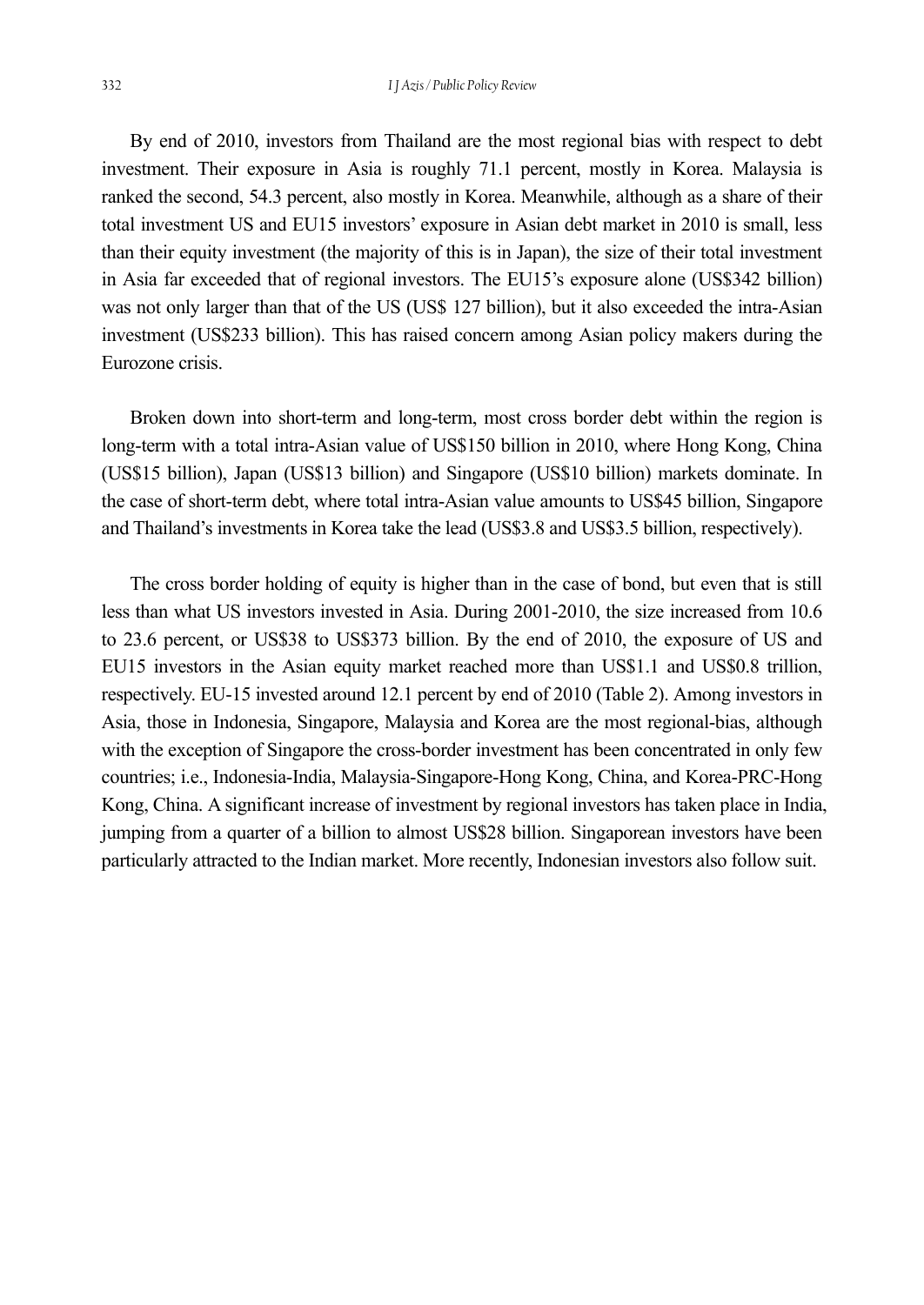Table 2 Asia Cross Border Equity Securities Investments (in million USD)

| Investment from:                     |                     |          |                          |                |                       |          |                 |           |                 |            |                      |                  | end-2010                     |
|--------------------------------------|---------------------|----------|--------------------------|----------------|-----------------------|----------|-----------------|-----------|-----------------|------------|----------------------|------------------|------------------------------|
| Investment in:                       | Hong Kong,<br>China | India    | Indonesia                | Japan          | Korea.<br>Republic of | Malaysia | Philippines     | Singapore | Thailand        | Total Asia | <b>United States</b> | EU <sub>15</sub> | Total value of<br>investment |
| China, P.R.                          | 146.252             | 4        | 13                       | 13.481         | 10,639                | 347      | m.              | 34.217    | 102             | 205.054    | 100.624              | 106.245          | 436,934                      |
| Hong Kong, China                     |                     | 65       | 3                        | 16,554         | 6.134                 | 2,599    | $\cdots$        | 8.192     | 206             | 33,752     | 132,520              | 102,971          | 298,376                      |
| India                                | 630                 | $\cdots$ |                          | 5,163          | 3.182                 | 66       |                 | 18,680    | 4               | 27,725     | 86,477               | 75,019           | 317,490                      |
| Indonesia                            | 1224                | 44       | $\sim$                   | 3,341          | 416                   | 766      | ٠.              | 2,877     | 21              | 8,689      | 25,239               | 21,512           | 59,625                       |
| Japan                                | 5,507               | 31       | ×.                       | $\sim$         | 4,459                 | 147      | m.              | 14,713    | 16 <sup>2</sup> | 24,872     | 450.096              | 244,506          | 813,613                      |
| Korea, Republic of                   | 1,656               | $32\,$   | $\overline{\phantom{a}}$ | 5,816          | $\cdots$              | 403      |                 | 8,385     |                 | 16,293     | 122.416              | 98,952           | 259,871                      |
| Malausia                             | 948                 |          | $\sim$                   | 1,851          | 319                   | ÷.       | $\cdots$        | 8,613     | 12              | 11,745     | 20,270               | 16,746           | 54,345                       |
| Philippines                          | 138                 |          | $\sim$                   | 271            | 116                   | 28       | $\sim$          | 974       | $\hat{z}$       | 1529       | 9,026                | 5,496            | 16,720                       |
| Singapore                            | 6,483               | 7        | 22                       | 8,427          | 859                   | 7,196    | 5               | $\sim$    | 585             | 23.583     | 56,356               | 38.047           | 131,725                      |
| Taipei, China                        | 3,791               | 13       | $\sim$                   | 3,306          | 797                   | 629      |                 | 3,365     | $\cdots$        | 11.901     | 94,279               | 68,109           | 185,843                      |
| Thailand                             | 884                 | 42       | $\overline{a}$           | 1.605          | 321                   | 320      |                 | 2,978     | $\cdots$        | 6,150      | 20,999               | 24,056           | 54,752                       |
| Vietnam                              | 140                 | $\sim$   | $\sim$                   | 222            | 480                   | 31       | $\sim$          | 395       | 12              | 1281       | 407                  | 887              | 2,676                        |
| Total Asia (A)                       | 167,655             | 240      | 37                       | 60,037         | 27,721                | 12,531   | 5 <sup>1</sup>  | 103,389   | 960             | 372,576    | 1,118,709            | 802,546          | 2,631,970                    |
| <b>Total value of investment (B)</b> | 584,087             | 1057     | 948                      | 678,481        | 86,697                | 25,050   | 19 <sup>°</sup> | 194.121   | 5,035           | 1,575,495  | 4,646,908            | 6,618,085        | 15,462,872                   |
| Ratio of A to B                      | 28.7                | $\cdots$ | 4.0                      | 8.8            | 32.0                  | 50.0     | 26.1            | 53.3      | 19.1            | 23.6       | 24.1                 | 12.1             | 17.0                         |
|                                      |                     |          |                          |                |                       |          |                 |           |                 |            |                      |                  |                              |
| <b>United States</b>                 | 18,758              | 204      | 871                      | 269,567        | 22,465                | 6,487    | 9               | 30,073    | 1215            |            | $\cdots$             | 1,193.213        | 2,321,589                    |
| leu se                               | 02.741              | 504      | $\gamma$                 | <b>IRA RAZ</b> | 16.095                | 0.400    | $\sim$          | 00.070    | 1000            |            | 1099907              | 9 851 899        | 0.017.010                    |

Source: Author's calculation based on data from IMF. Coordinated Portfolio Investments Survey

Notes: The data are derived from the creditor side for both assets and liabilities.

-- Indicates a zero value or a value less than US\$ 500,000

... Indicates an unavailable datum

[p] Indicates preliminary data

l

[c] Indicates that a non-zero datum was not disclosed for reasons of confidentiality

A number of studies tried to analyze the intraregional flows of financial assets. García-Herrero, Wooldridge, and Yang (2009) looked into the geographical composition of the cross-border portfolio holdings of more than 40 source countries, and Park and Shin (2011) analyzed the role of institutional factors as market barriers to cross border holding of assets in ASEAN+3. Kim, Lee, and Shin (2006) assessed the East Asian financial integration by linking it with the degree of risk sharing, attempting to find the explanations why the region's level of integration is low. Borensztein and Loungani (2011) looked at the cross-country dispersion in equity returns and interest rates in Asia to evaluate the region's degree of financial integration. All these studies suggest that the cross border holding of financial assets in Asia is indeed low, albeit in some cases increasing. That the integration of bond market is lag behind equity market seems to be a "normal" pattern as it also happens in other emerging economies (see Adarov & Tchaidze, 2011).

Why is there a lack of regional bias? What are the most critical criteria regional investors use in their investment decision? I and Saby Mitra of the Asian Development Bank analyzed this question by combining gravity model using random effects panel least square procedure and primary data analysis based on a field survey.<sup>23</sup>

 $2<sup>23</sup>$  The field survey covers 69 respondents in 10 countries, conducted during March to mid-May 2011 using the method of the Analytic Hierarchy Process (AHP); see Saaty (1996) and Saaty (2001). It is found that the primary driver for Asian investors to invest outside home country's bond market is to improve overall returns and lower portfolio risks. Openness and trading barriers are the top two criteria in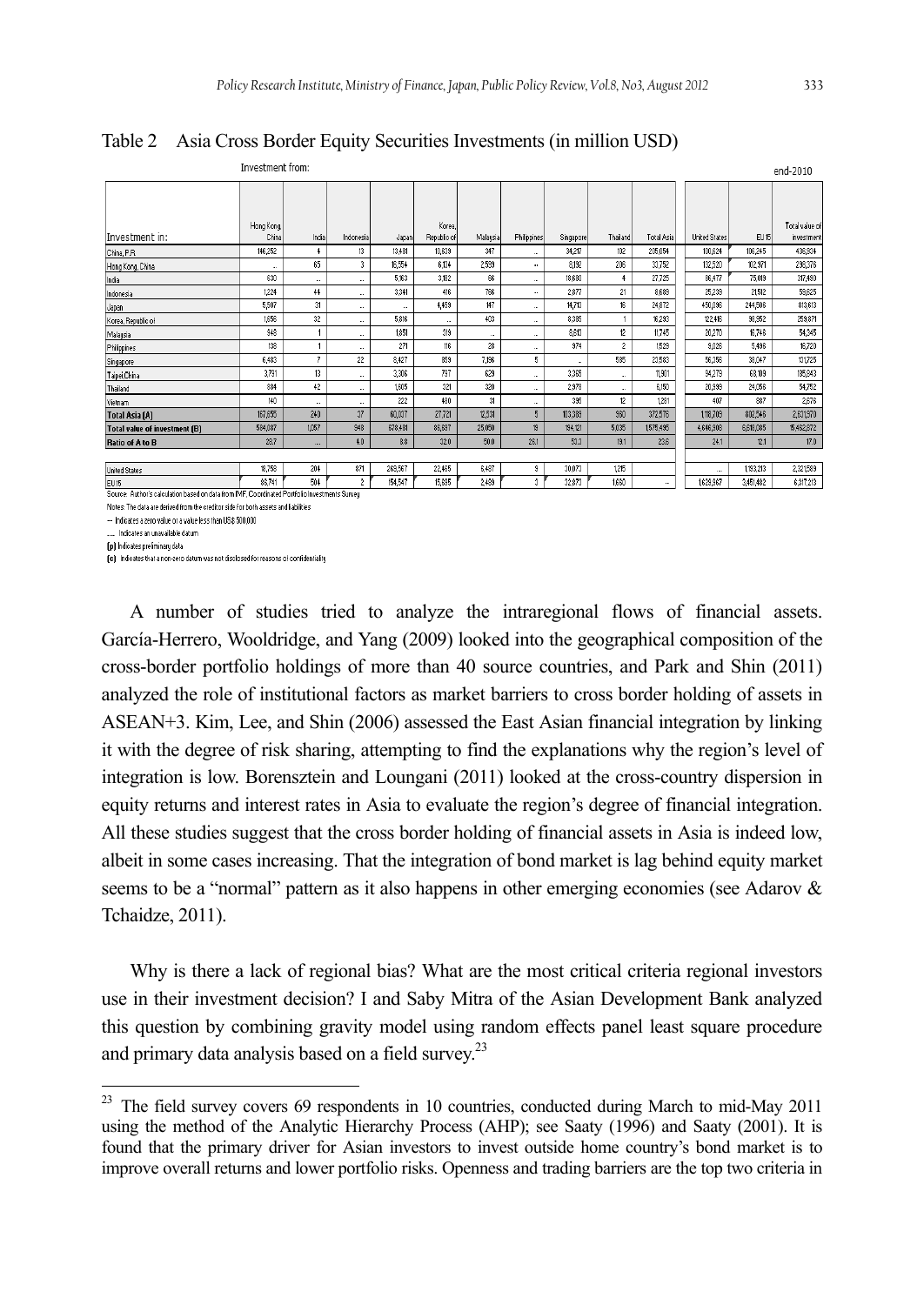Results of the econometric study point to financial market and economic size, market liquidity and stability, and financial openness as important determinants of investment decision (the specific equations and the results are shown in the appendix). The size of both source- and destination-country significantly matters in Asian investors' decision to hold foreign debt securities. Size serves as the immediate and primary sign of financial market and economic development - attracting potential foreign investor participation. The importance of bond market liquidity is also evident. This might be the reason why Asian investors prefer to access the major financial centres since they have relatively higher liquidity compared to Asian bond markets. Critically important to Asian investors is the degree of openness of own and destination financial markets. Capital controls and barriers to bond market access increase transaction costs and inhibit Asian investors from participating in other Asian markets.

On average, investor holdings of foreign debt assets significantly respond to two components of portfolio returns: the source-country yields are negatively related to holdings of foreign local currency bonds and the return stemming from the exchange rate gains and losses when converted to the currency of the source country.

Results of the field survey using the Analytic Hierarchy Process (AHP) reveal similar conclusions. In particular, increasing overall return is the primary motivation of Asian investors to make their investment decision. Risk minimization is a factor closely considered. This suggests general cautiousness among participants in considering intra-regional investment. The enormous weight placed on economic and political stability also provides partial explanation as to the high degree of home bias among Asian investors. This emphasis on stability is primarily a function of familiarity and knowledge. Lack of familiarity raises doubts about the perceived stability of a country from the foreign investor's point of view.

Since familiarity is highest in domestic markets, perceived stability is greatest in the investor's own country. Consequently, investing in global or intra-regional becomes less attractive. Prioritizing liquidity, openness and trading barriers only exacerbate the hesitation in intra-regional investment as most of the emerging markets in Asia are still in a developing stage. Finally, intra-regional investments are hampered by the ability to freely move capital, whether due to existing regulatory restrictions or due to a limited depth and/or breadth in market liquidity.

Another important feature for evaluating the merit of integration is the extent to which it

their investment decision, followed by a challenging regulatory framework and transparency of governance. Low-yield investors placed higher importance on openness than trading barriers, whereas the reverse is true for high-yield investors.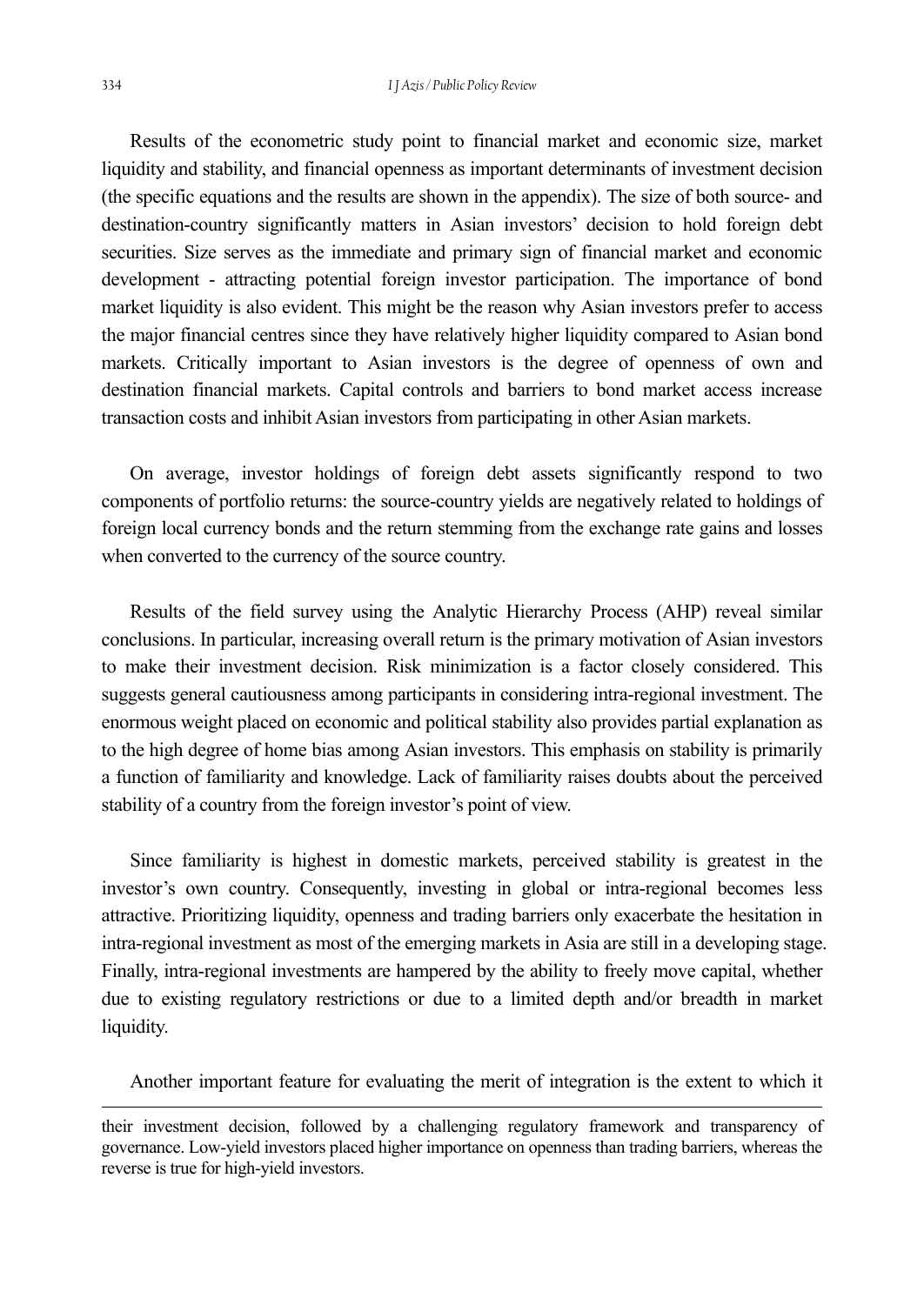provides benefits in terms of risk sharing. Numerous studies have tried to measure the degree of risk sharing in Asia to reveal almost unanimously that the degree of risk sharing in the region is small, even after the proliferation of regional arrangements in trade and finance. Using several welfare measures and alternative scenarios of risk sharing, Azis (2007) concludes that "….while the level of East Asian financial integration may have increased, its benefits in terms of consumption and investment risk sharing have been limited. Even the advantage of having greater resilience to external shock, that could be potentially reaped from greater synchronization of business cycles, has not been evident." Similarly, a recent study by the IMF concludes that risk sharing in Asia is low intra-regionally. For a given degree of contagion risk exposure, the US stands out as the one that reaps the most benefit from sharing risks with Asia. The study suggests that the region should promote efforts to increase the degree of risk sharing without exposing countries to greater contagion risks: "pursuing these regional policy avenues should receive a priority over a push for further overall financial integration whose welfare effect may be ambiguous" (IMF, 2011)

Other studies on financial integration looking at the international risk sharing also found that contrary to theory, despite increased integration there appears to have been no substantial improvement in the degree of international risk sharing. I suspect part of the explanation rests on the fact that countries can insure themselves through accumulation of domestic assets, the size of which is sufficient to deal with the consequences of capital flows. The degree of risk sharing will increase only when the size of capital flows among the integrated economies is  $\text{large.}^{24}$ 

The preceding discussion clearly shows that financial integration in Asia is still limited, and the process of integration has not been really propelled by explicit governmental initiatives through a full scale top-down approach. Instead, it has largely been driven by the private sector. Given the low returns in slow growing economies of industrial countries, and the financial reform including the harmonization of rule and standard will continue in Asia, market may dictate that the financial sector will become more integrated in the coming years. The benefit of integration in terms of risk sharing has been so far small. If RFA leads to further integration, in which the volume of intraregional capital flows increases, one expects that the provision of financial safety net is enhanced. In the process, however, integration may increase the risk of volatility up to a certain threshold, beyond which the risk sharing can be high. The question is, what is that threshold and when will it be reached, if ever.

 $24$  The ability to default may also restrict international and interregional risk sharing.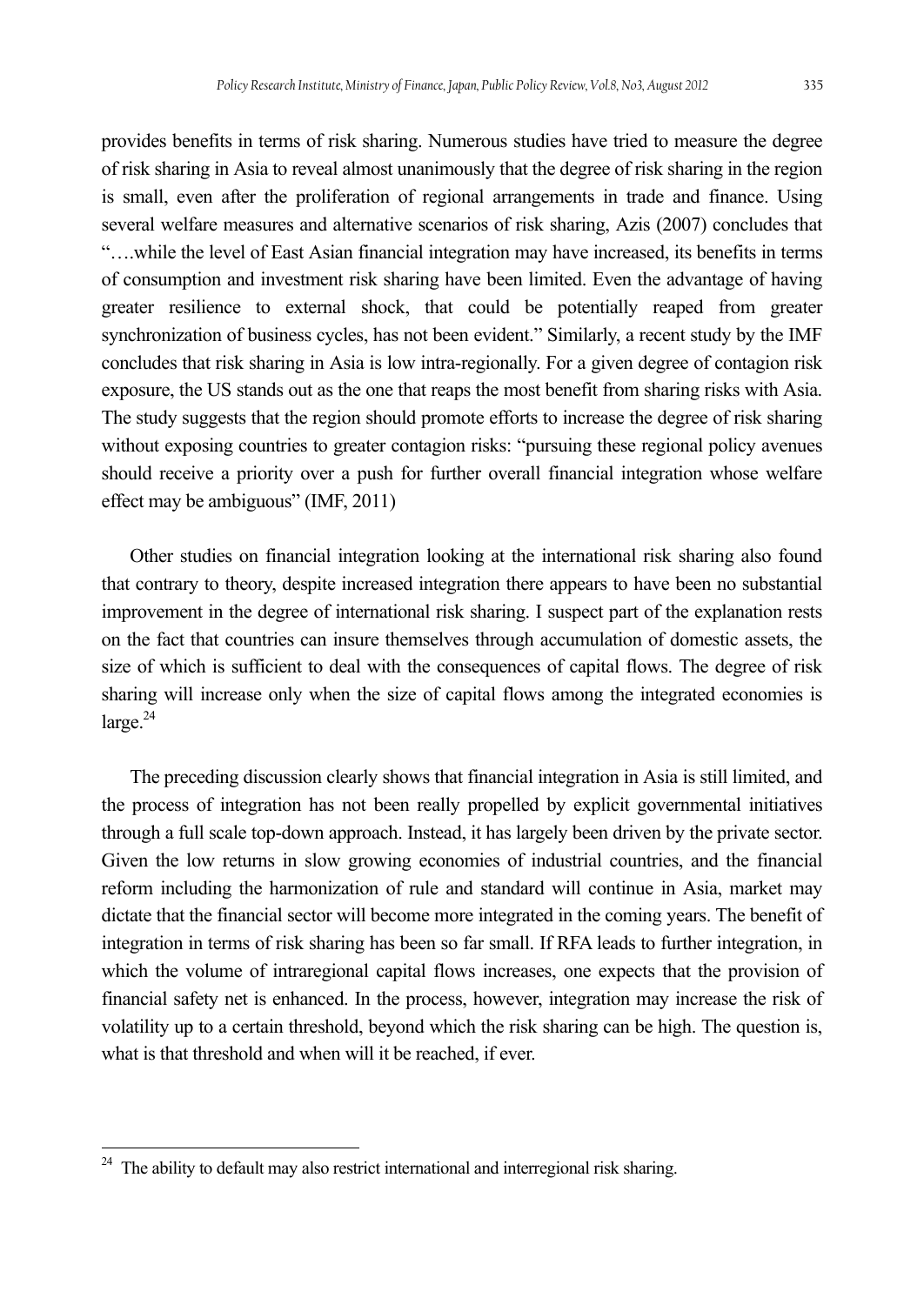#### **Concluding Remarks**

Preventing a crisis is as important as managing it. They both are part of financial safety net. In ASEAN+3, the ABMI is designed for crisis prevention by promoting integration of regional bond market to avoid double mismatch, and the CMIM is for crisis management by providing liquidity support.

So far, financial integration in the region is still limited. Asian investors are more global and local bias than regional bias. Post Lehman collapse, they are becoming more local bias. This should not be a major concern, however, for at least three reasons. Domestic saving being invested in the same country is not incompatible with the idea of recycling Asian excess saving within the region, which is one of the ABMI goals. The main point is not to have the excess saving invested outside Asia. Secondly, financial integration being lag behind trade integration is a normal pattern. It occurs everywhere. As policy makers continue working on removing obstacles to intraregional flows and harmonizing rules and standard, with or without ABMI market may eventually dictate what will happen with such flows. Given the current trend in the global economy, I predict intraregional flows will increase. Thirdly, as we have learned from the Erozone crisis, integration carries risks. A more balanced view therefore suggests that we should not impose integration without considering its potential costs and risks (Azis, 2011, ADB, 2012).

But integration is not the same with cooperation. To the extent that the process of integration in Asia can accelerate along with its potential benefits and risks, regional cooperation is needed to manage the risks. One of such risks is the financial contagion of a crisis. Cooperation in providing regional financial safety net is therefore necessary. But the next crisis can be rooted *alas* in new vulnerabilities, and transmitted through new channels which we may or may not be able to detect. Trying to explain the 2008 crisis, Acemoglu (2009) argued that "……*there remains much uncertainty about what happened in the financial markets and inside many corporations*….…… most of us did not recognize them before the crisis." Even in an economy with relatively robust macroeconomic and financial sector like in ASEAN+3, domestic safety net alone may not be adequate to deal with such vulnerabilities, especially when the contagion channels do not mirror past events. It needs support from an effective regional safety net.

Yet, the safety net provided by CMIM at the present stage is ineffective, far from what it can and should be. Progress to make the facility ready when needed has been slow, always collides with flagging political will. Inconsistency of the IMF-link is the most serious bottleneck. Along with inadequate amount of resources it deters member countries to use the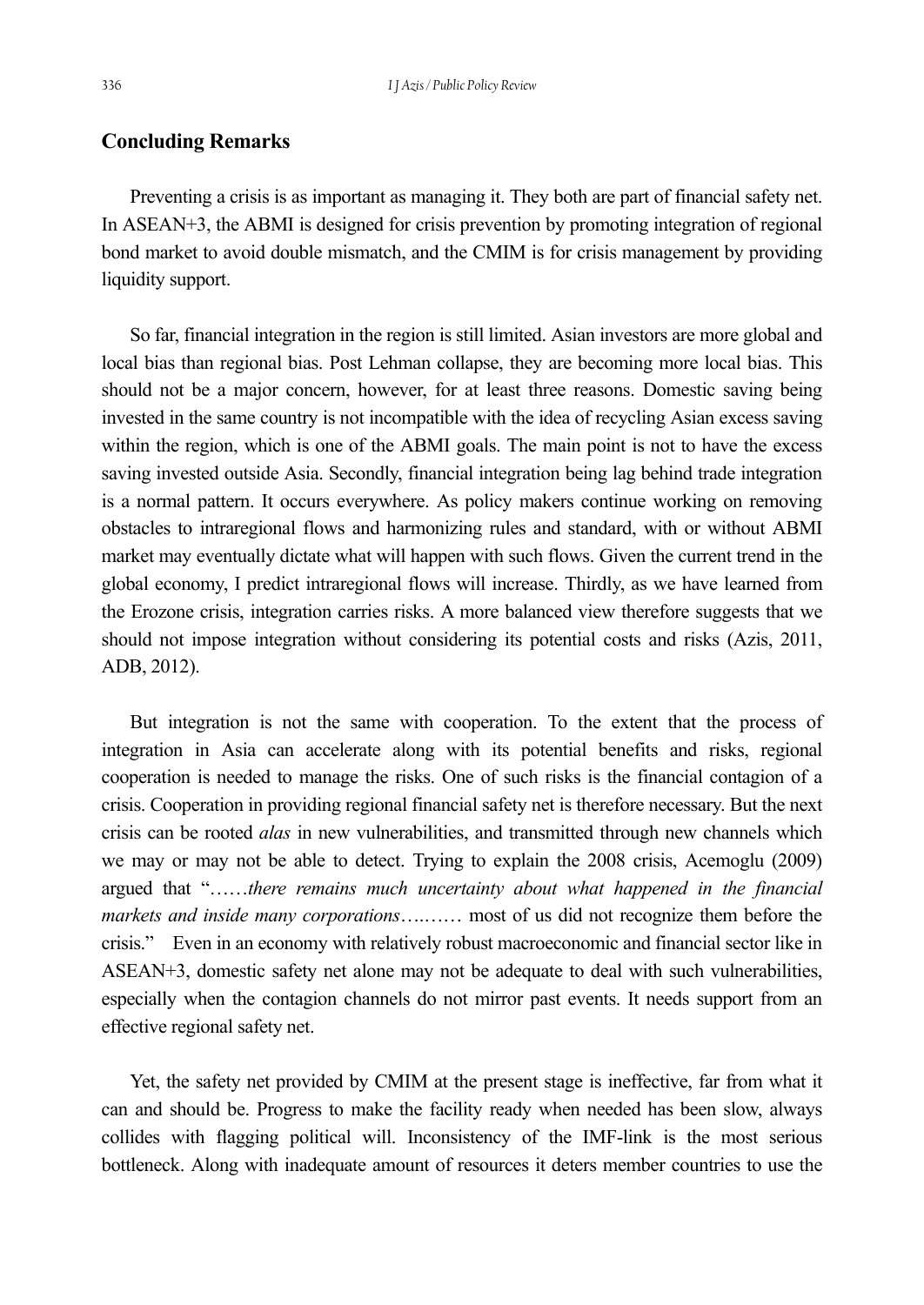facility. Ironically, the region's current resilience and stable sources of funding may stand in the way of having more effective financial safety net.

The notion that only some ASEAN countries, not the "+3," will be on the receiving end, hence the currently committed amount is sufficient, contradicts the essence of cooperation. It is also inconsistent with the principle of regional safety net which requires a large amount of resources given uncertain nature of future crisis and contagion (imagine EFSF excludes Italy and Spain).

That is not to say that progress in CMIM has not been made. Nor it suggests that the region is in danger of an imminent crisis. I simply argue that the current regional safety net is not ready. It should be made ready soon by removing the inconsistency. In this current world of uncertainty, making a conjecture that Asia is always resilient is a show of bravado. We don't learn from past mistakes if we believe domestic safety net is sufficient to deal with a future shock. So, next time around when contagion effect of the Eurozone crisis forces one of ASEAN+3 countries to ask for help from the CMIM, I would say: don't hold your breath.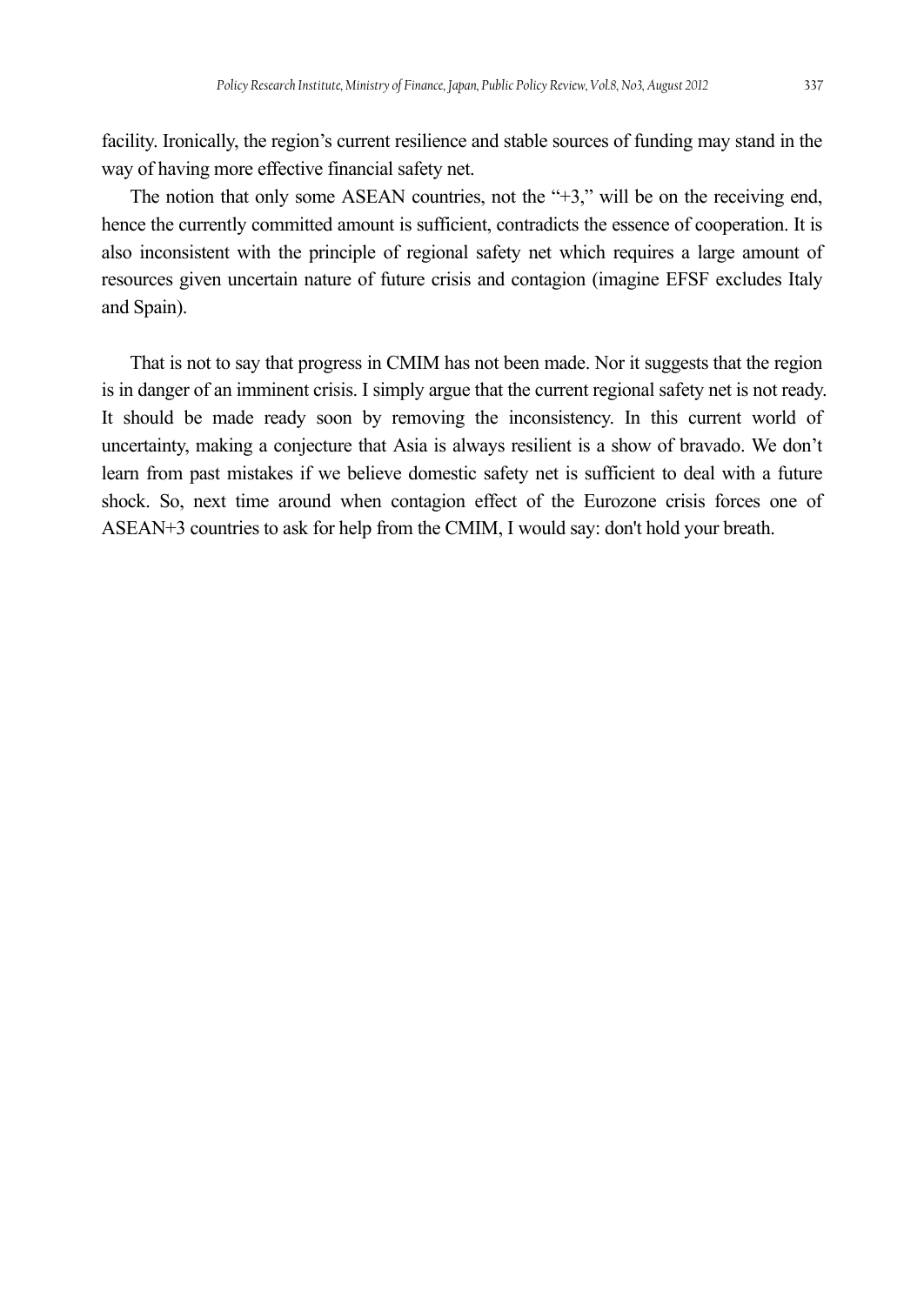#### Appendix

The determinants of bilateral debt securities holdings are analyzed using the following equation:

$$
\ln FI_{sdt} = \beta_0 + \beta_1 \ln Size_{st} + \beta_2 \ln Size_{dt} + \beta_3 BAS_{dt} + \beta_4 Yields_{st} + \beta_5 Yields_{dt}
$$
  
+  $\beta_6 ER \_app_{dst} + \beta_7 ExpER \_App(1)_{dst} + \beta_8 Y \_Volatility_{dt} + \beta_9 FinOpen_{st}$   
+  $\beta_{10} Postrade_{dt} + \varepsilon_{sdt}$  (1)

where  $FI_{sdt}$  is the cross-border holdings of the source country  $s$  of debt securities issued by the destination country  $\mathbf{d}$ . *Size*<sub>st</sub> and *Size*<sub>dt</sub> are the amount of domestic bonds outstanding in the source country and destination country, respectively. The link between bond market size of the destination country and investments in the bond market was proposed by Eichengreen and Luengnaruemitchai (2004).  $BAS_{dt}$  is the bid-ask spread prevailing in the bond market of the destination country  $\mathbf{d}$ . A large spread indicates an illiquid market.

*Yields<sub>st</sub>* and *Yields<sub>dt</sub>* are the yields on a 5-yr local currency (LCY) bond of the source and destination countries, respectively. They measure comparative returns from holding bonds.  $ER \text{sub}$  *app<sub>dst</sub>* is the appreciation of the destination country's currency relative to the currency in the source country; it indicates currency returns, i.e. an appreciating currency makes the domestic asset more expensive which effectively lowers the return. *Y Volatility<sub>dt</sub>* is the volatility in yields which accounts for valuation risks and is computed using a 12-month rolling standard deviation. *Postrade<sub>dt</sub>* refers to barriers in post-trading infrastructure of the destination country, such as those pertaining to the use of omnibus accounts and to settlement practices. A higher value indicates a larger number of barriers in the market infrastructure that can impede financial trading transactions. The index is a component of market barrier index constructed by Park and Shin (2011).  $FinOpen<sub>st</sub>$  is the financial openness in the source country to reflect the ease of investing offshore. It is based on the index computed by Chinn-Ito using information from the IMF Annual Report on Exchange Arrangements and Exchange Restrictions.

The stock market and banking sector may either complement or crowd out participants in the bond market. To test this, the following specification is used:

$$
\ln FI_{sdt} = \beta_0 + \beta_1 \ln Size_{st} + \beta_2 \ln Size_{dt} + \beta_3 BAS_{dt} + \beta_4 Yields_{st} + \beta_5 Yields_{dt}
$$
  
+  $\beta_6 ER \_app_{dst} + \beta_7 ExpER \_App(1)_{dst} + \beta_8 Y \_Volatility_{dt} + \beta_9 FinOpen_{st}$   
+  $\beta_{10} Postrade_{dt} + \beta_{11} DC \_GDP_{dt} + \beta_{12} MCap \_GDP_{dt} + \varepsilon_{sdt}$  (2)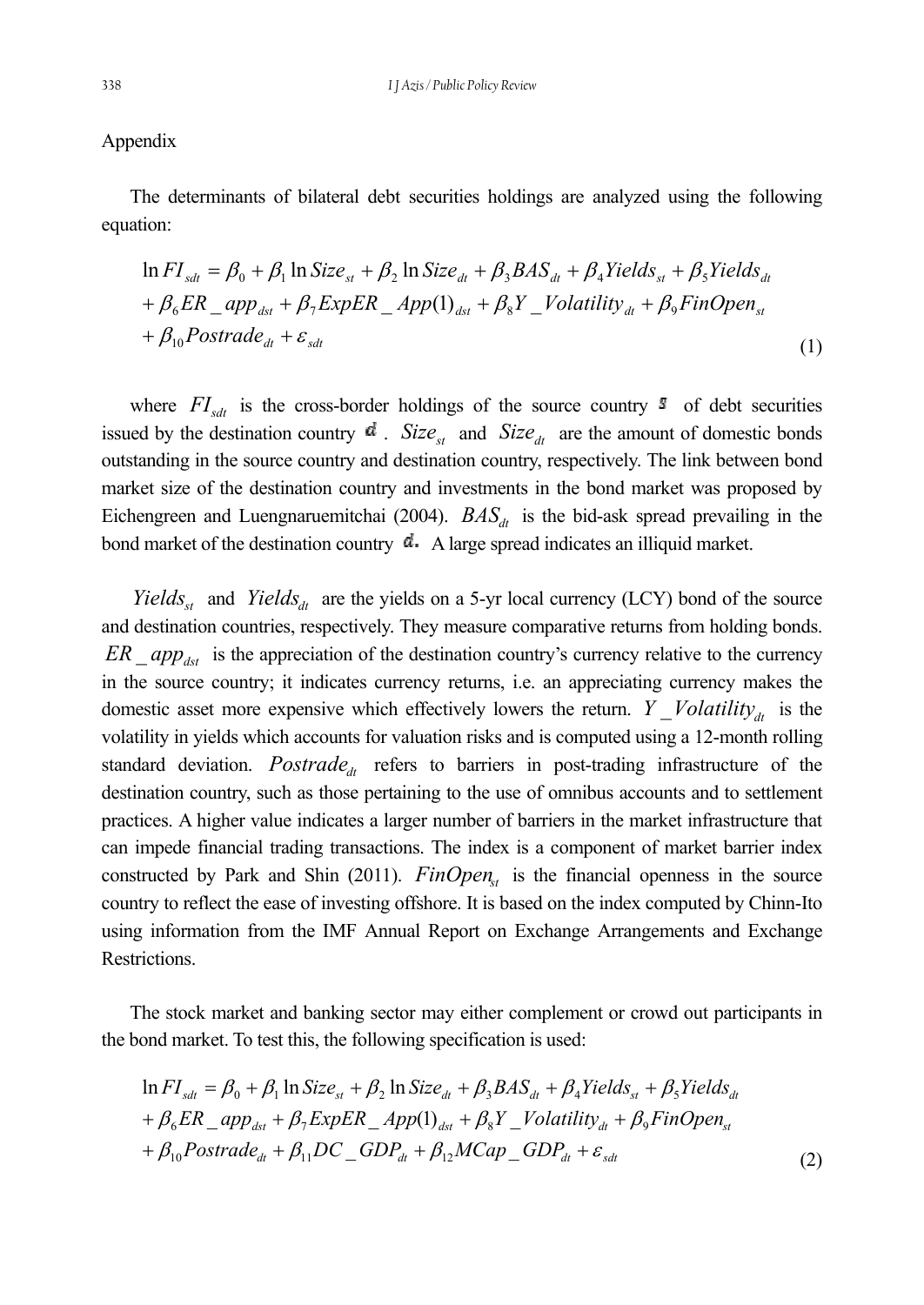where  $DC\_GDP_{dt}$  is outstanding domestic credit in the banking sector as a proportion of GDP of destination country,  $MCap\_GDP<sub>dt</sub>$  is the stock market capitalization in destination country.

To the extent that banking sector and stock market directly influence the size of bond market, causing multicollinearity problems, the model is modified by removing bond market size from the equation. Both stock market and banks can be a potential source of funds such that they can reduce bond issuances. But banks may also be a large supplier of bonds. The GDP of partner countries is included to account for the force of attraction between two masses (the basis of gravity model):

$$
\ln FI_{sdt} = \beta_0 + \beta_1 \ln GDP_{st} + \beta_2 \ln GDP_{dt} + \beta_3 BAS_{dt} + \beta_4 Yields_{st} + \beta_5 Yields_{dt}
$$
  
+  $\beta_6 ER \_app_{dst} + \beta_7 ExpER \_App(1)_{dst} + \beta_8 Y \_Volatility_{dt} + \beta_9 FinOpen_{st}$   
+  $\beta_{10} Postrade_{dt} + \beta_{11} DC \_GDP_{dt} + \beta_{12} MCap \_GDP_{dt} + \varepsilon_{sdt}$  (3)

where  $GDP_{st}$  and  $GDP_{dt}$  are the GDP of the source and destination countries, respectively.

The following Table summarizes the results of using the above three gravity model equations:

| Dependent Variable: LOG(LT_DEBT) |
|----------------------------------|
| Cross-sections included: 58      |

|                   | Equation (1)                               |            |        | Equation (2)                               |            |        |                                            | Equation (3) |       |
|-------------------|--------------------------------------------|------------|--------|--------------------------------------------|------------|--------|--------------------------------------------|--------------|-------|
|                   | Coefficient                                | Std. Error | Prob.  | Coefficient                                | Std. Error | Prob.  | Coefficient                                | Std. Error   | Prob. |
| C                 | 2.952                                      | 1.024      | 0.004  | 3.134                                      | 1.035      | 0.003  | 2.739                                      | 1.242        | 0.028 |
| LOG(SIZE SOURCE)  | 0.322                                      | 0.107      | 0.003  | 0.260                                      | 0.107      | 0.016  |                                            |              |       |
| LOG(SIZE DEST)    | 0.262                                      | 0.110      | 0.018  | 0.456                                      | 0.138      | 0.001  |                                            |              |       |
| YIELDS DEST       | 0.082                                      | 0.041      | 0.047  | 0.068                                      | 0.041      | 0.102  | 0.066                                      | 0.041        | 0.108 |
| YIELDS SOURCE     | $-0.172$                                   | 0.049      | 0.001  | $-0.187$                                   | 0.049      | 0.000  | $-0.214$                                   | 0.046        | 0.000 |
| <b>BAS_DEST</b>   | $-0.012$                                   | 0.003      | 0.0001 | $-0.012$                                   | 0.003      | 0.001  | $-0.012$                                   | 0.003        | 0.000 |
| FINOPEN SOURCE    | 0.679                                      | 0.117      | 0.000  | 0.709                                      | 0.116      | 0.0001 | 0.684                                      | 0.117        | 0.000 |
| POSTRADE DEST     | $-4.091$                                   | 1.324      | 0.002  | $-4.211$                                   | 1.377      | 0.003  | $-4.664$                                   | 1.487        | 0.002 |
| ER APP            | $-0.027$                                   | 0.014      | 0.060  | $-0.033$                                   | 0.015      | 0.029  | $-0.031$                                   | 0.015        | 0.034 |
| <b>EXPER APP1</b> | 0.089                                      | 0.021      | 0.0001 | 0.094                                      | 0.022      | 0.0001 | 0.094                                      | 0.022        | 0.000 |
| YIELD VOL DEST    | $-0.376$                                   | 0.186      | 0.044  | $-0.402$                                   | 0.192      | 0.038  | $-0.534$                                   | 0.194        | 0.006 |
| MCAP_GDP_DEST     |                                            |            |        | 0.091                                      | 0.040      | 0.023  | 0.089                                      | 0.039        | 0.023 |
| IDC GDP DEST      |                                            |            |        | $-0.884$                                   | 0.396      | 0.027  | $-0.613$                                   | 0.363        | 0.093 |
| LOG(GDP SOURCE)   |                                            |            |        |                                            |            |        | 0.266                                      | 0.139        | 0.056 |
| LOG(GDP_DEST)     |                                            |            |        |                                            |            |        | 0.465                                      | 0.162        | 0.005 |
|                   | Total panel (unbalanced) observations: 270 |            |        | Total panel (unbalanced) observations: 263 |            |        | Total panel (unbalanced) observations: 263 |              |       |
|                   | R-squared                                  | 0.243      |        | R-squared                                  | 0.265      |        | R-squared                                  | 0.247        |       |
|                   | Adjusted R-squared                         | 0.214      |        | Adjusted R-squared                         | 0.229      |        | Adjusted R-squared                         | 0.211        |       |